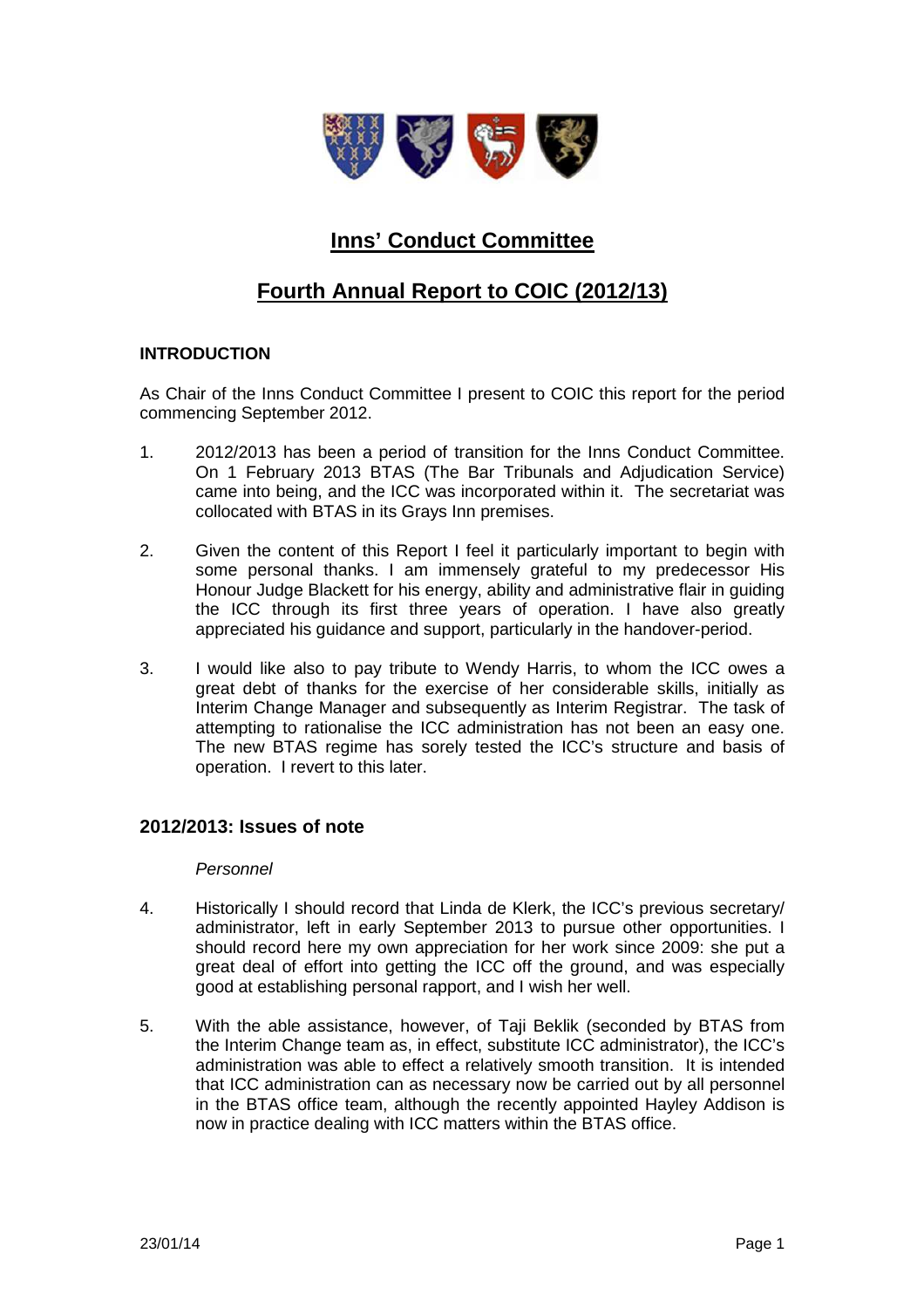*BTAS*

- 6. This change took place against a background of regular meetings of the BTAS Project Board within the COIC Tribunal Service Change Programme. I was as ICC Chair invited to take part in these meetings, insofar as agenda items affected the ICC. At the Project Board many items were discussed, notably the BTAS policies (which have now been promulgated and are in force), and the BTAS website.
- 7. The effect of the institution of BTAS is that, in practice, the ICC is not the body that it was when it was set up in 2009, nor even the body it was when I took over the Chair from His Honour Judge Blackett in 2012. This is not something for which one should look to blame BTAS: on the contrary, I take the view that the process of change has merely highlighted the difficulties which in hindsight were inherent in the ICC's operation, the way it was set up, and the ICC Rules.
- 8. It is I believe helpful to remind oneself at this stage why, and how, the ICC came to be instituted. A passage from the First Annual Report of His Honour Judge Blackett (2010) conveniently sets this out:

*"Traditionally the Inns of Court have been responsible for deciding whether a candidate for admission to their Inn was a fit and proper person to become a practising barrister, and for the discipline of student barristers. This led to inconsistency between the Inns and a lack of clarity among those who applied to the Inns (where applicants made a declaration about their past which may affect their suitability for admission) and those students who were guilty of acts of misconduct. The Bar Standards Board, BSB, was created by the Bar Council following the Legal Services Act 2007 to regulate barristers and those wishing to become barristers. In turn, the Council of the Inns of Court, COIC, decided to create a further body to carry out some of these functions on its behalf, and the ICC was established on 1 September 2009. ... A set of rules to regulate the activities of the ICC was drafted by the Under Treasurer of Lincoln's Inn (Colonel David Hills MBE) and the Assistant Secretary to COIC (Rachel O'Driscoll). "*

- 9. The aim in 2009 of setting up a body which would conduct the regulation of student discipline in a consistent manner was self-evidently laudable, and right.
- 10. Further to this, in the 2009 environment, the scheme served as a way of retaining some element of the Inns' relationship with their students, to whom they have responsibilities, and with whom they have a pastoral relationship.
- 11. It is noteworthy that the ICC was set up as a sort of hybrid body. It is both a Committee (and thus a forum) and a regulator. It has some Inn-appointed members (serving voluntarily, unpaid), and some lay members (attendance paid).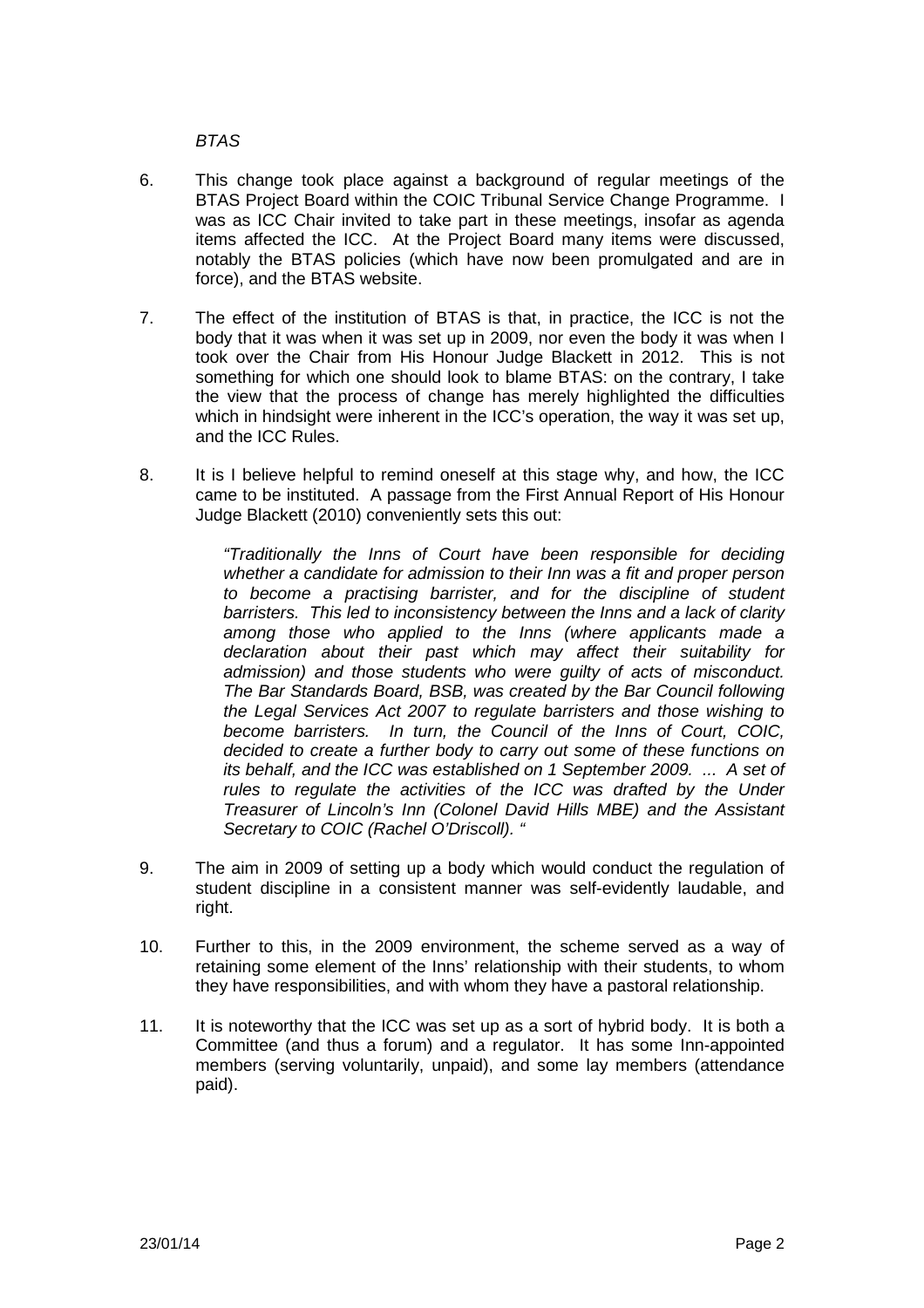- 12. However, the ICC is unable to amend its rules without approval of COIC and the BSB. Further, the ICC had and has no governance of its finances nor the ability to instruct solicitors or counsel. Before 2013 it received its finance, and the valuable help of a tasked Under-Treasurer, from the Inns – any extraordinary expenditure it had to request from the Inns. Now its route to obtain money or legal support, whilst nowhere explained in the Rules, is in practice via BTAS.
- 13. The end result is that the ICC is a body with a number of responsibilities, and with power over those students and intending students who are referred to it, but it has of itself neither the resources nor any real power to organise its affairs.
- 14. As events have moved on, but particularly during 2013, the emphasis of the ICC has been directed less and less to its Committee meetings or its members as a forum for discussion, and more and more to its real work of regulation.
- 15. Our tasked Under-Treasurer Mary Kerr (whose assistance to the ICC has been tireless, invaluable, and hugely appreciated by me) has rightly also pointed out the change in practice in the function of the ICC's Screening Panel. Before the planning for the change to BTAS began in mid-2012, the business of the Screening Panel was (pursuant to the Rules – and as its name suggests) to screen student/ applicant referrals. Since then, in order to keep up with the pace of change within BTAS, the Screening Panel has spent much time discussing material generated by the Change Project, and in particular how ICC Rules or practice may be adjusted to cope.
- 16. It has become apparent that a number of amendments need to be made to the ICC Rules. Some specific future matters to be addressed are referred to later in the Report, but a general point needs, as I believe, to be made here.
- 17. Given that the BSB is itself now embarking on a 2-year review of the BTRs, it does seem to me to be an opportune time for reconsideration of how the functions of Bar student discipline, the maintenance of Bar student standards, and the encouragement and support by the Inns of the student body, should be managed for the future.
- 18. Any body which is to carry out professional regulatory functions needs to be a fully-functioning regulator equipped to deal with regulatory issues that arise in the regulatory environment of 2014 and into the future.
- 19. For the future, it is not apparent to me why the Bar student regulator, qua regulator, should be a Committee.
- 20. Further to this, the time commitment required of the Chair (and Vice-Chair) has now reached – if it has not already gone beyond – the limits of the manageable and acceptable.
- 21. Against this background, and whilst I personally have, as did my predecessor, sought to make the ICC Rules work as well as possible, nevertheless I consider that the question needs to be asked whether the Rules should not now be completely recast, and indeed whether the framework for delivery of Bar student regulatory functions should be reconsidered as a whole.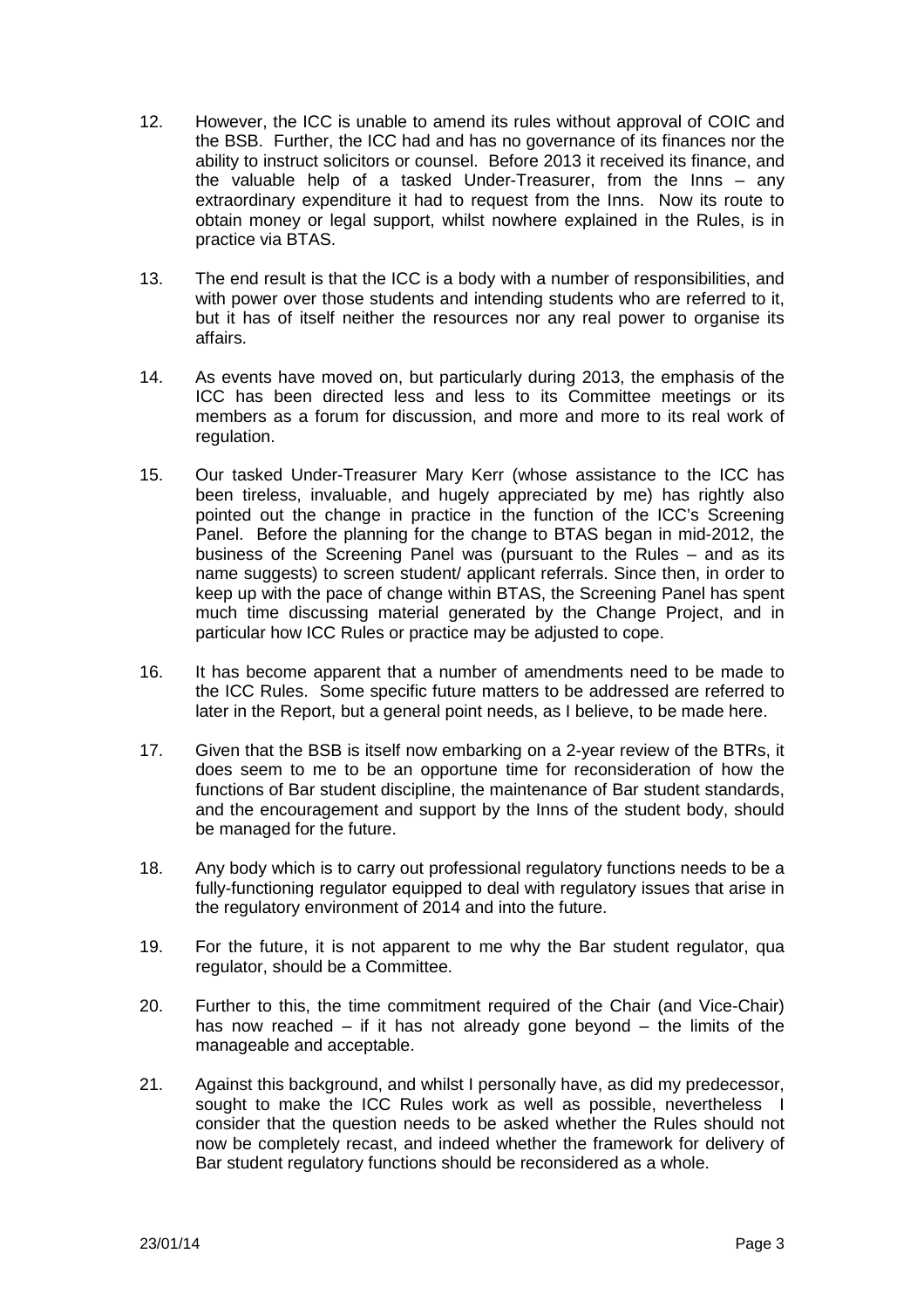- 22. These are matters beyond the scope of my function as Chair. They would in my view need strategic thought and decision-making by both COIC and the BSB, who jointly set up the ICC. This would most profitably be a forwardlooking exercise, conducted with the assistance and drafting of specialist legal regulatory advisers.
- 23. I would like to put on record my special thanks to my Vice Chair, Heather Rogers QC, who has despite the demands of a very busy and active practice been cheering and supportive. I would also like to thank the ICC Committee members, people of outstanding calibre who have as members of hearing panels delivered work of high quality and given patient and careful consideration to cases which are never easy.
- 24. Finally I would like through COIC to pass on to the Education Departments of the four Inns of Court my appreciation of their work in assembling material to be passed on to the ICC.

## **ICC MEMBERSHIP AND MEETINGS**

### **Committee membership**:

- 25. In September 2012 issues relating to the lay membership of the ICC needed to be addressed. In the first place, there was a perceived need for clarification of status of all existing lay members. Additionally, there had in the event been no opportunity to conduct a recruitment exercise for lay members, and it was thought appropriate, in the light of the excellent service existing lay members had given, that they be all (with one exception) reappointed for a further year. (The exception was Ms Sophia Lambert, who had herself been appointed formally as a member of the TAB and was therefore not able to be retained as an ICC member. As Chair of the ICC I wrote explaining the position and thanking her for her active and much valued service on the ICC since 2009.)
- 26. A resolution as to the ICC Lay Membership was passed as follows:

"The President and COIC RESOLVE that:

(1) "the appointments of those lay representatives to the Inns Conduct Committee who were not appointed by the Tribunals Appointments Body, if invalid to any extent, be retrospectively regarded as valid and effective from 1 September 2009."

"The President and COIC FURTHER RESOLVE that

- (2) "those lay representatives appointed to the Inns Conduct Committee with effect from 1 September 2009, have their appointments renewed for a further 12 months, effective from 1 September 2012."
- 27. Notices of reappointment were sent to all lay representatives. The extension of their term of office for a period of 12 months effective from 1<sup>st</sup> September 2012 was explained.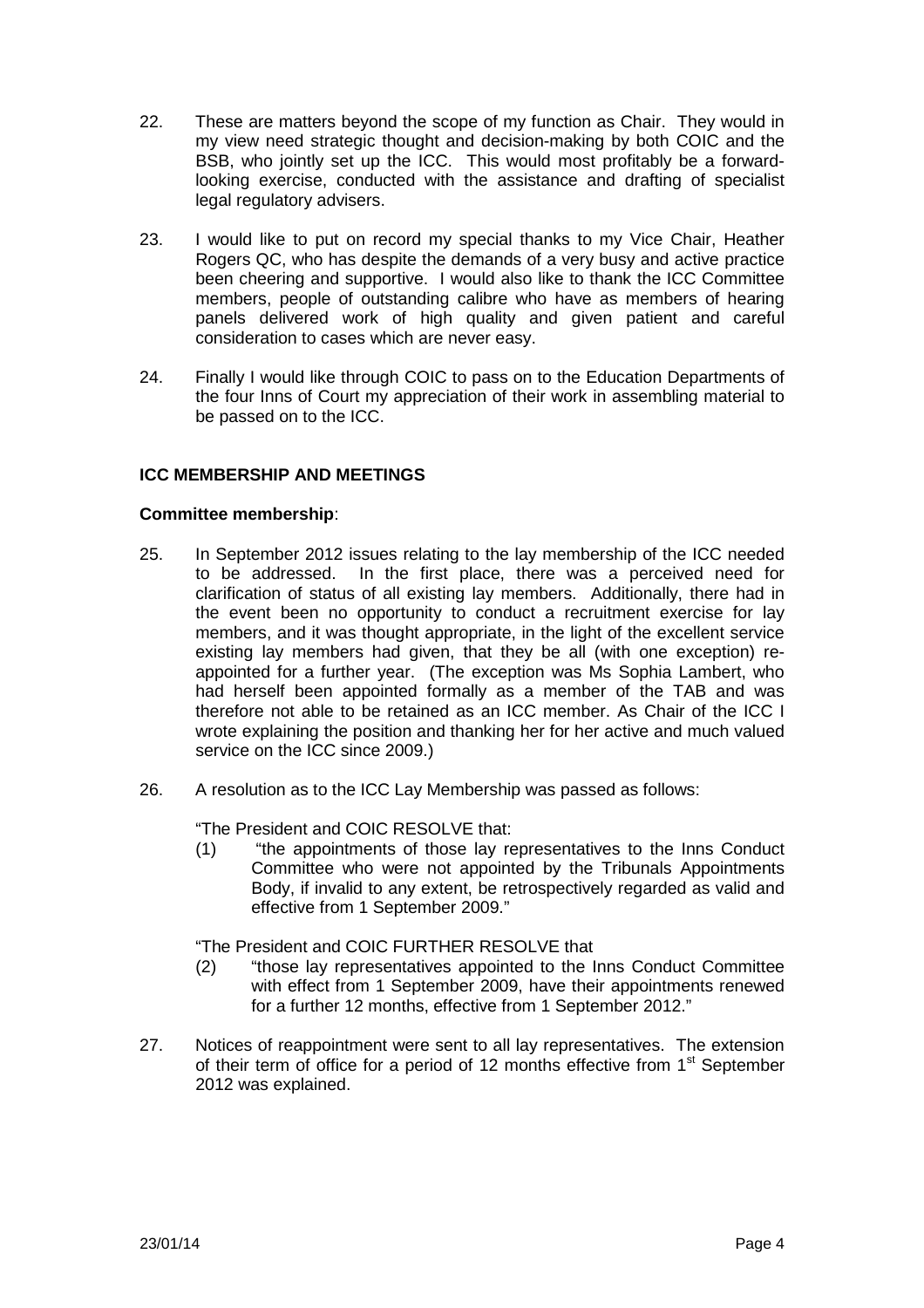- 28. In February 2013, by a Rule Change approved by COIC and the Bar Standards Board, the transitional provisions originally put in place in 2009 to set up the ICC and to provide for its membership over its first three years were amended to provide for:
	- (a) the number of barrister and lay members (lay membership to be increased to 10 in the light of the number of panels required for hearings)
	- (b) a 3-year term of office (with opportunity to be re-nominated); and
	- (c) fixed terms for the Chair and Vice-Chair (to allow for continuity and certainty).
- 29. By a second set of amendments approved in July 2013, the term of office for all members of the ICC (lay and barrister members) was extended to 4 years (from 3 years). This harmonised the term of office for ICC members with the length of the term of appointment to the COIC Disciplinary Pool (for Bar Disciplinary Tribunals) under the COIC Appointments Protocol 2013 and will assist BTAS in relation to the process for selection, induction and training of ICC members. The changes made, in the two sets of amendments, are set out in Annex F*.* The ICC Rules, as presently in force, are available on the BTAS website.
- 30. A letter was sent in July 2013 by Lord Justice Pitchford, as President of the Council of the Inns of Court, thanking lay members for their support and formally appointing them to a further four year term with effect from 1<sup>st</sup> September 2013. A further letter was sent by Lord Justice Pitchford to ICC legal members, referring to the recent rule change, and notifying them that (assuming they remained eligible and willing to continue to serve when their current term of three years elapsed) then they might be re-appointed for a further term of four years.
- 31. All ICC members may now be required pursuant to the COIC Appointments Protocol and/or COIC obligation to undertake training and to be subject to appraisal.
- 32. Other membership matters:
	- (1) **Retirements**:
		- (a) His Honour Judge Blackett (August 2013: as previously notified, after the expiry of one year from ceasing to be ICC Chair).
		- (b) Mr Justice Jay (August 2013, following his elevation to the High Court Bench: pressure of other business)

## (2) **Nominations to the ICC**:

- (a) Rachel Darby (01.05.13, Inner Temple). This nomination followed an ICC Rule Change, whereby Inner Temple was required to nominate one additional member in place of the ICC Chair who is a member of the ICC in her own right.
- (b) District Judge Gareth Branston (03.09.13, Grays Inn: replacing HHJ Blackett).
- (c) Alison Potter (16.10.2013, Middle Temple: replacing Mr. Justice Jay).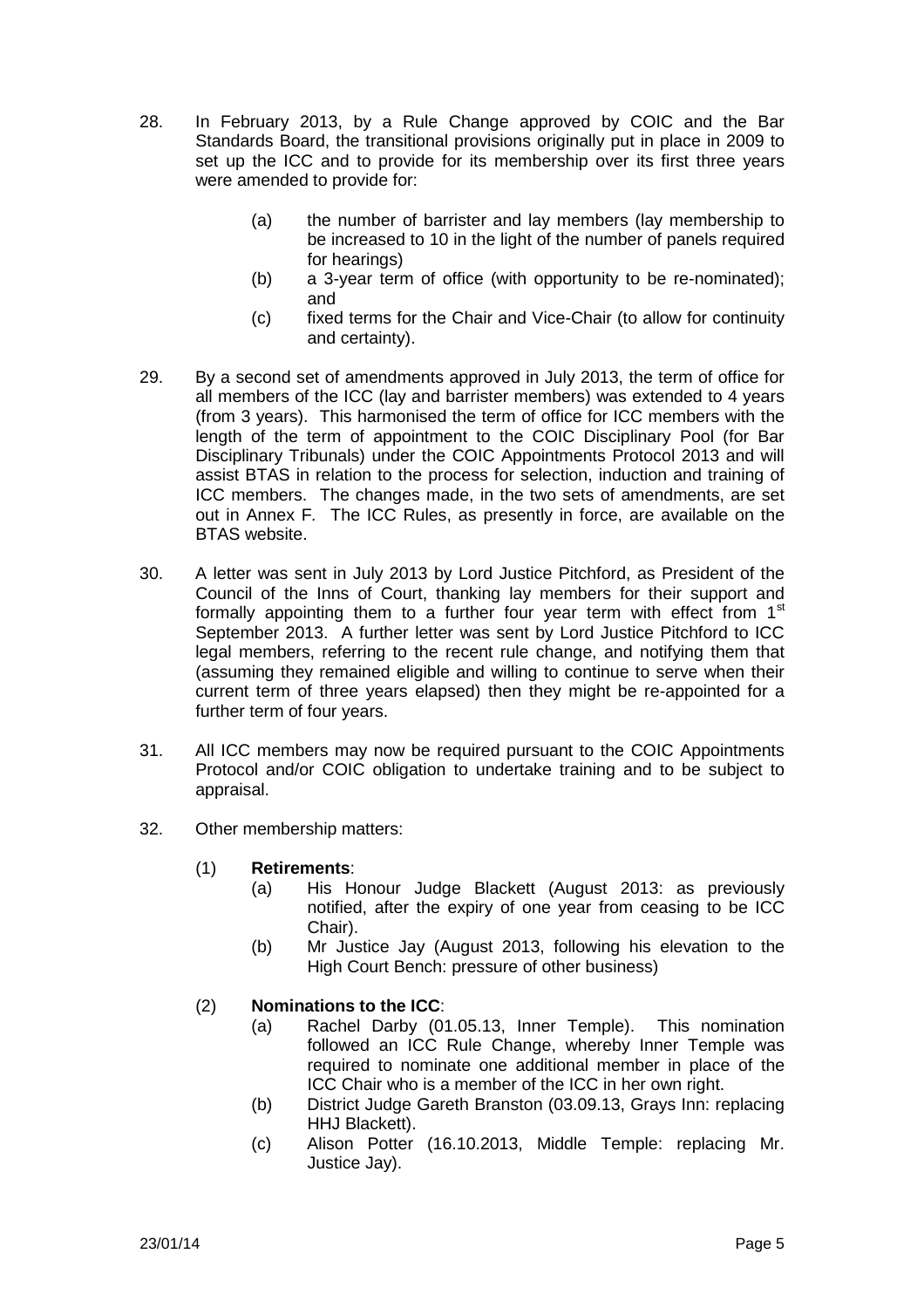- 33. There is now a nomination form, created by BTAS, by which the Inns nominate new ICC committee barrister members. This is designed to ensure transparency in the Inns' nomination process.
- 34. **Meetings**: Meetings of the full ICC have continued to be held at 6-momthly intervals, in March and September of 2012 and 2013.

### **Referrals to the ICC 2012/2013**

- 35. **Referrals from the Inns**: During the 2012/13 year of operation **91** individual cases were referred to the ICC by the Inns. Consideration of **8** (3 applicants, 5 students) of these cases was delayed to the 2013/14 academic year of the ICC due to the high number of late referrals received by the Inns of Court in July.
- 36. Of the **83** cases dealt with:
	- (1) **48** were applicants to join an Inn, of whom
		- (a) **28** were determined to be fit and proper by the Screening Panel and returned to the Inns to be admitted.
		- (b) **20** were referred to an ICC Panel. Of these, after full hearings
			- (i) **3** applicants were rejected, and
			- (ii) **17** were determined to be fit and proper to be admitted by their respective Inns.
	- (2) **2** were transferring solicitors: both were returned to the Inns for admission by the Screening Panel as being fit and proper.
	- (3) **33** were student members of the Inns of whom
		- (a) **6** were returned to the Inns by the Screening Panel with no sanction.
		- (b) **27** were referred to a Hearing Panel. Of these, after full panel hearings
			- (i) **7** were expelled from their Inns, and
			- (ii) **20** received other sanctions.
- 37. Upon the basis of the data available, the BTAS office has this year put together some comparative data on the referrals by the respective individual Inns to the ICC in the years 2009 to 2013.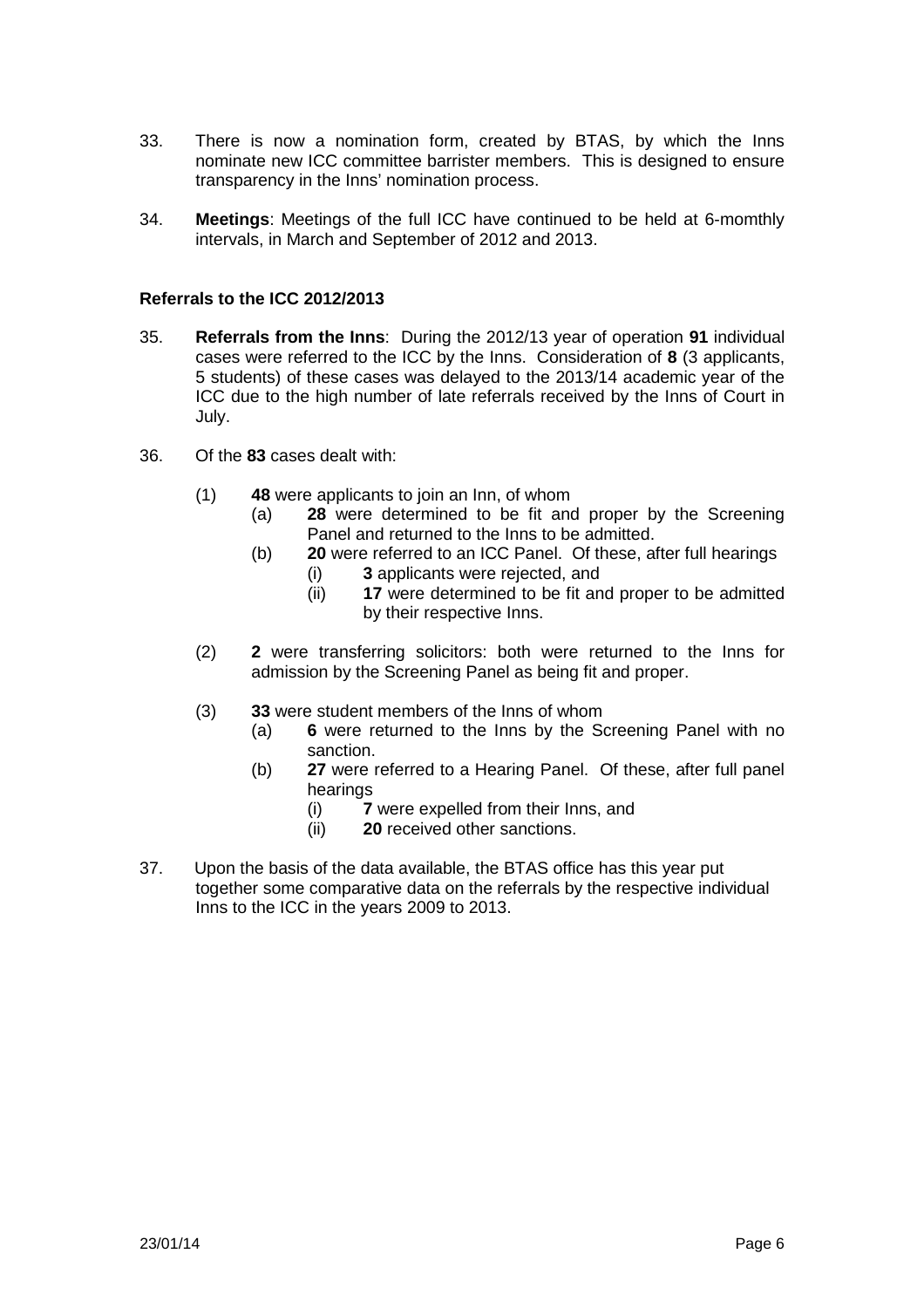

38. As to these statistics, it should be noted that three applicants were found to have made simultaneous applications to more than one Inn, two having applied to Gray's Inn and Inner Temple and one having applied to both Gray's and Lincoln's Inn. One of these double applications was referred to the ICC by both Gray's Inn and Inner Temple.

> The admission form from two Inns (only) states that an applicant cannot apply to more to more than one Inn. It is *recommended* that this statement is present on the admission form used by each of the Inns.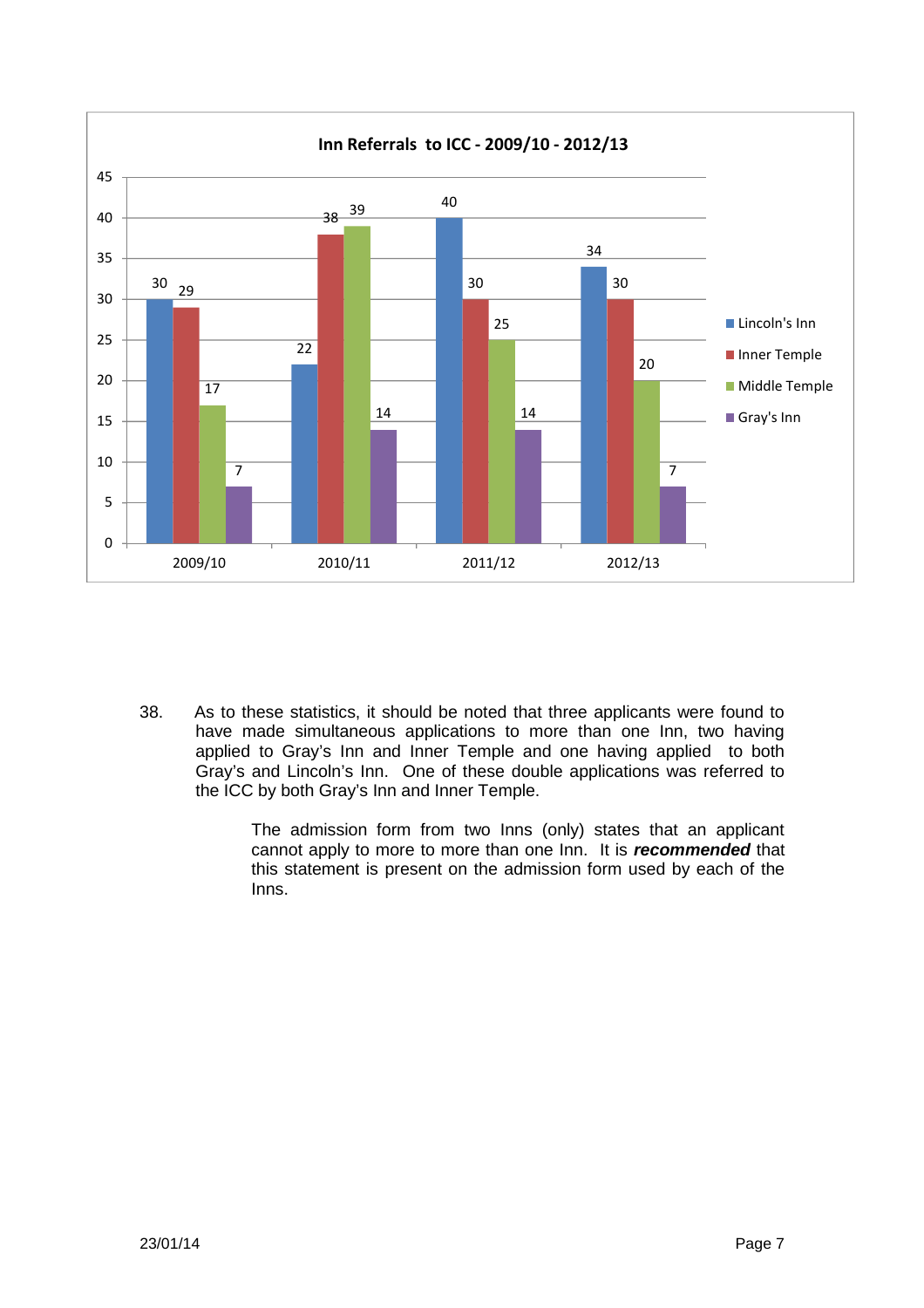

- 39. The decrease in referrals overall since 2010 has not been fully investigated. It would be a helpful exercise for this to be further considered to assist future determination of the resources required for student disciplinary referrals for the coming years.
- 40. As to trends the next table would appear to demonstrate that there has been an increase in the number of students cases referred to the ICC by the Inns which have been thought by the Screening Panel of the ICC to merit a full hearing. The year 2012/13 witnessed a 55% rise in the number of students being referred on by the ICC Screening Panel to hearing panels.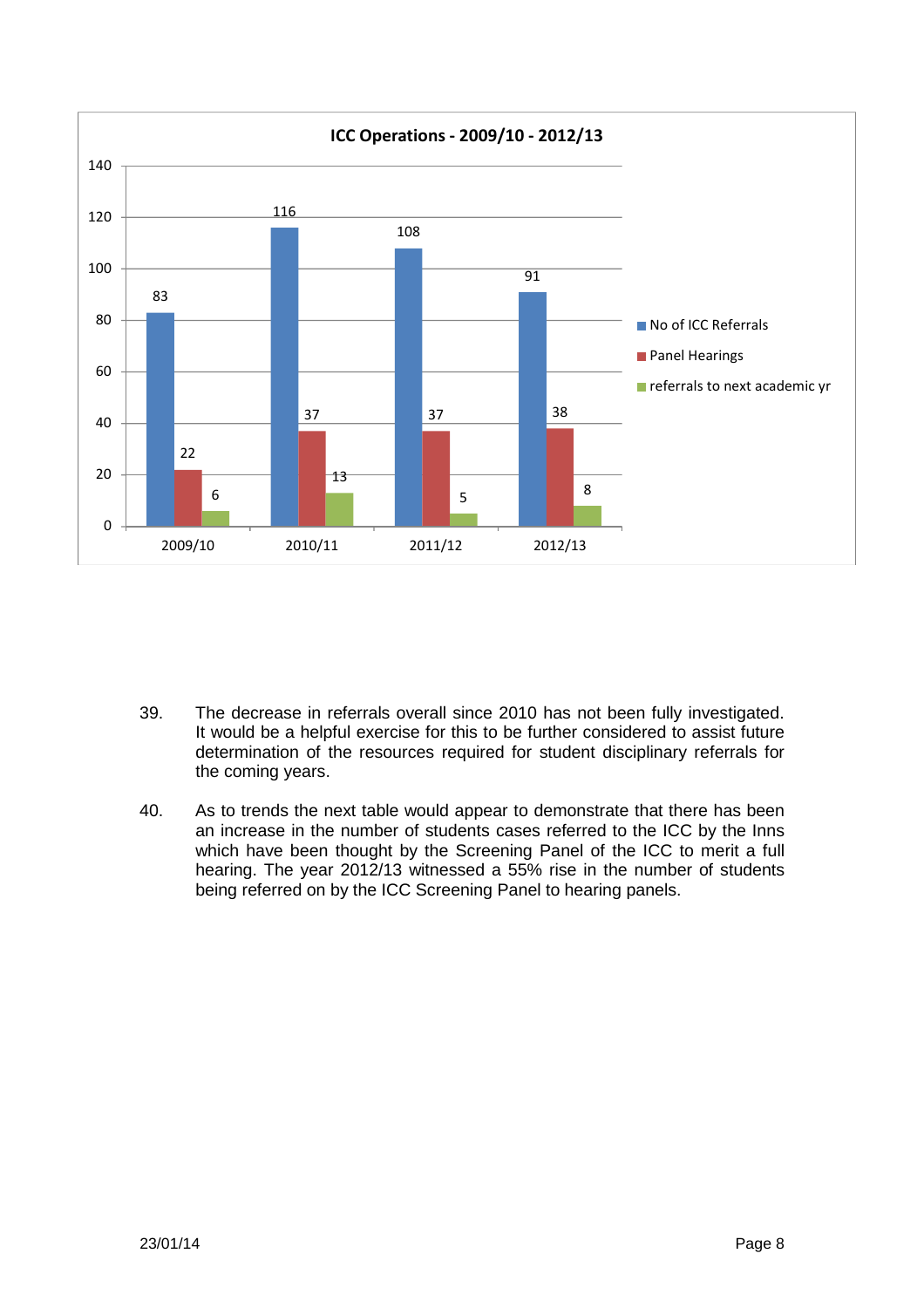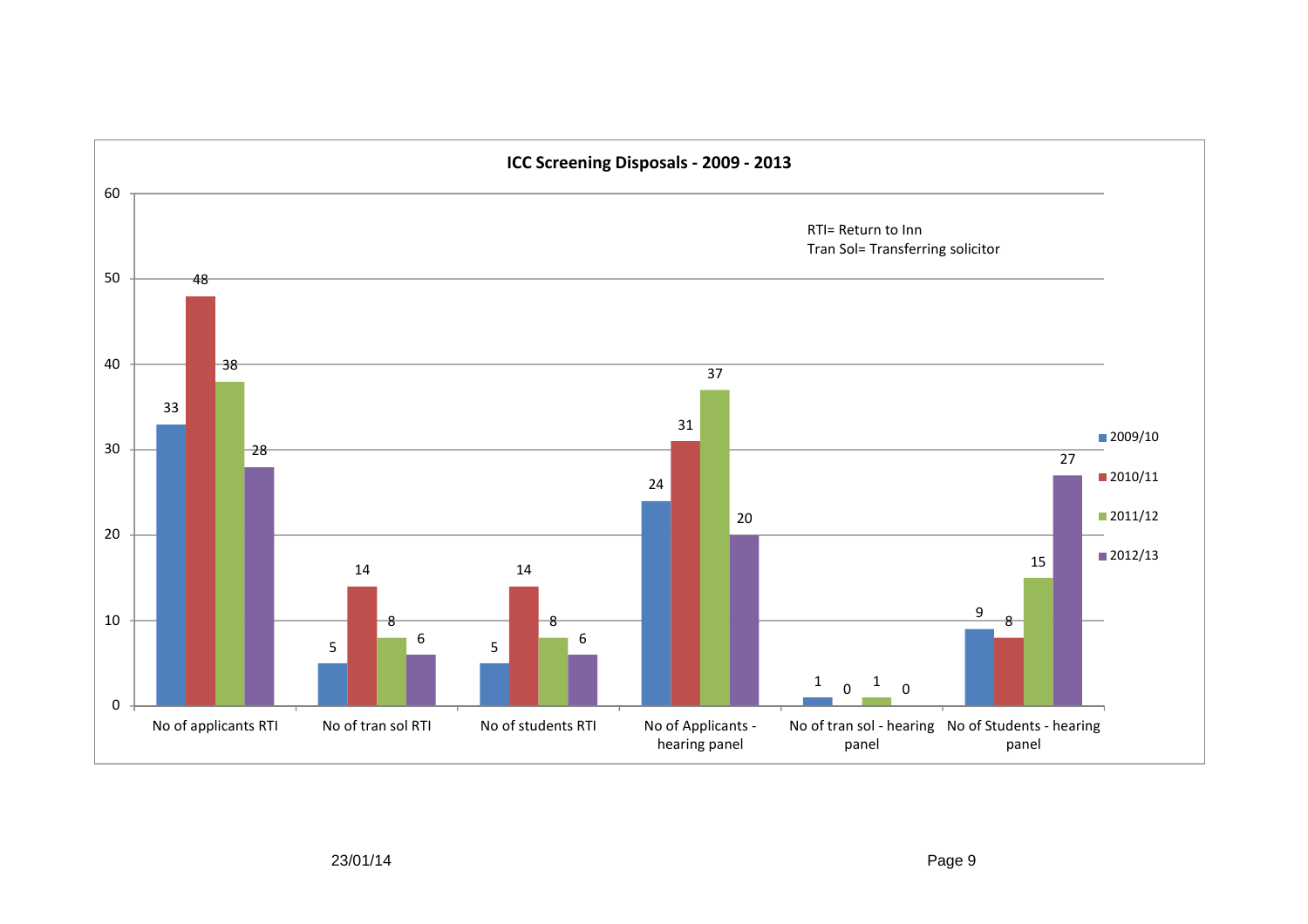41. The subject matter of referrals to the ICC of Applicants to the Inns, and Students of the Inns, respectively is shown diagrammatically as follows:



- 42. **Applicants**: Of the 50 applicants referred to the ICC this academic year, 22% were referred for multiple matters.
- 43. Traffic matters, cautions and dishonesty matters continue to be a major proportion of the ICC's workload relating to applicants to the Inns of Court.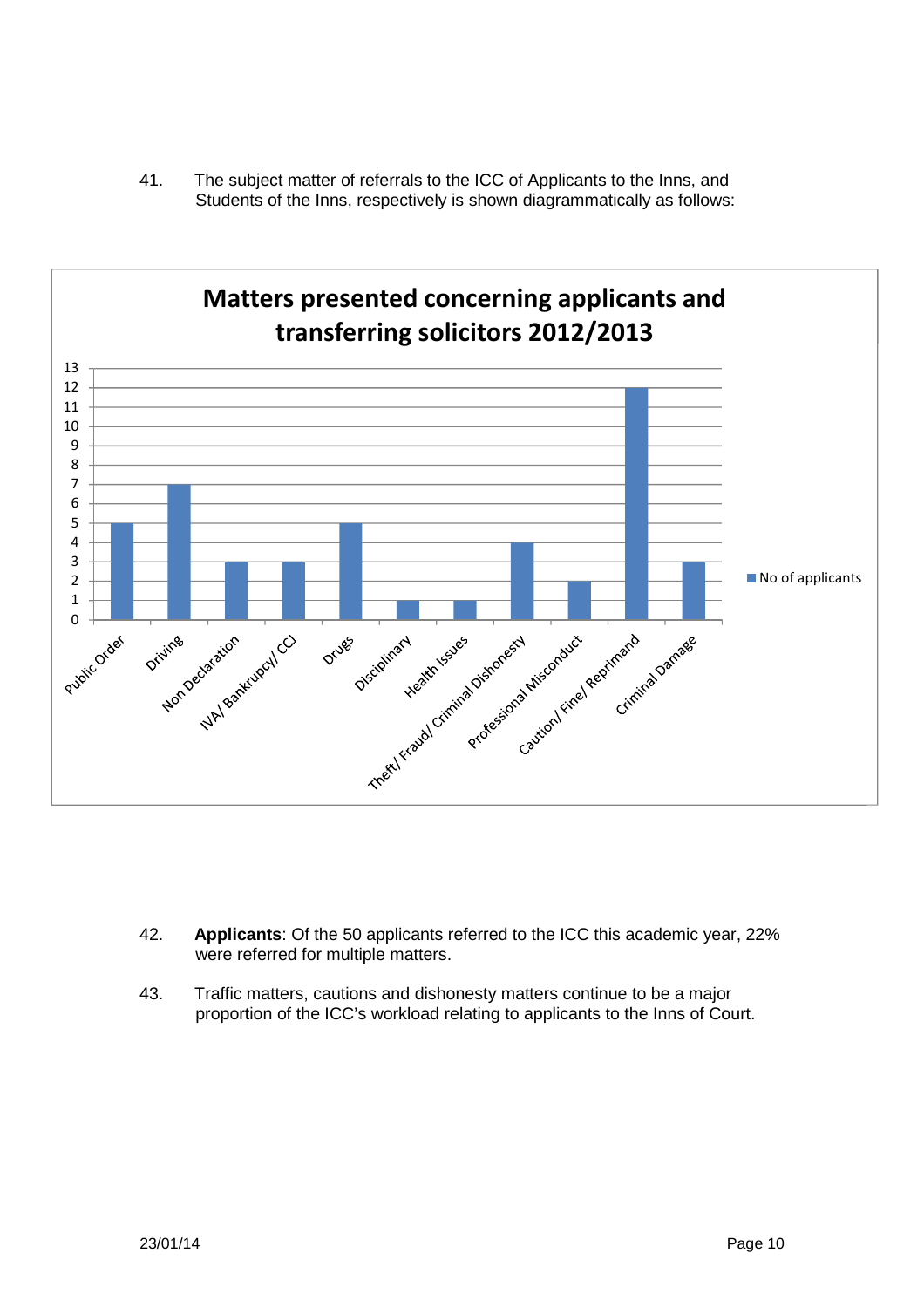

44. **Students**: In the case of students of the Inns of Court, traffic matters and referrals involving dishonesty continue to be a major proportion of the ICC's workload.

## 45. **Referrals to the ICC by the Inns: procedure:**

A new departure this year has been that a referral form has been created by the ICC, building on work done by the BTAS office and the Senior Officers of the Inns, drawing on comment from the Education Departments of the Inns, to develop the referral process between the ICC and the Inns.

This process was initiated during the academic year 2012/13, but further work was done on it after September 2013, and the form template as finalised has now been issued to the Inns.

- 46. The amended referral form should for the future:
	- (1) Avoid or minimise the occurrence of simultaneous applications to different Inns by a single student;
	- (2) Ensure the smooth running of both the ICC and the Inns by requesting that the deadline for submissions to the ICC is the  $31<sup>st</sup>$  of May for the next academic year. The request will further make clear that the ICC will not accept any other cases, other than on exception, and on the approval of the ICC Chair;
	- (3) Promote consistency of information between the ICC and the four Inns;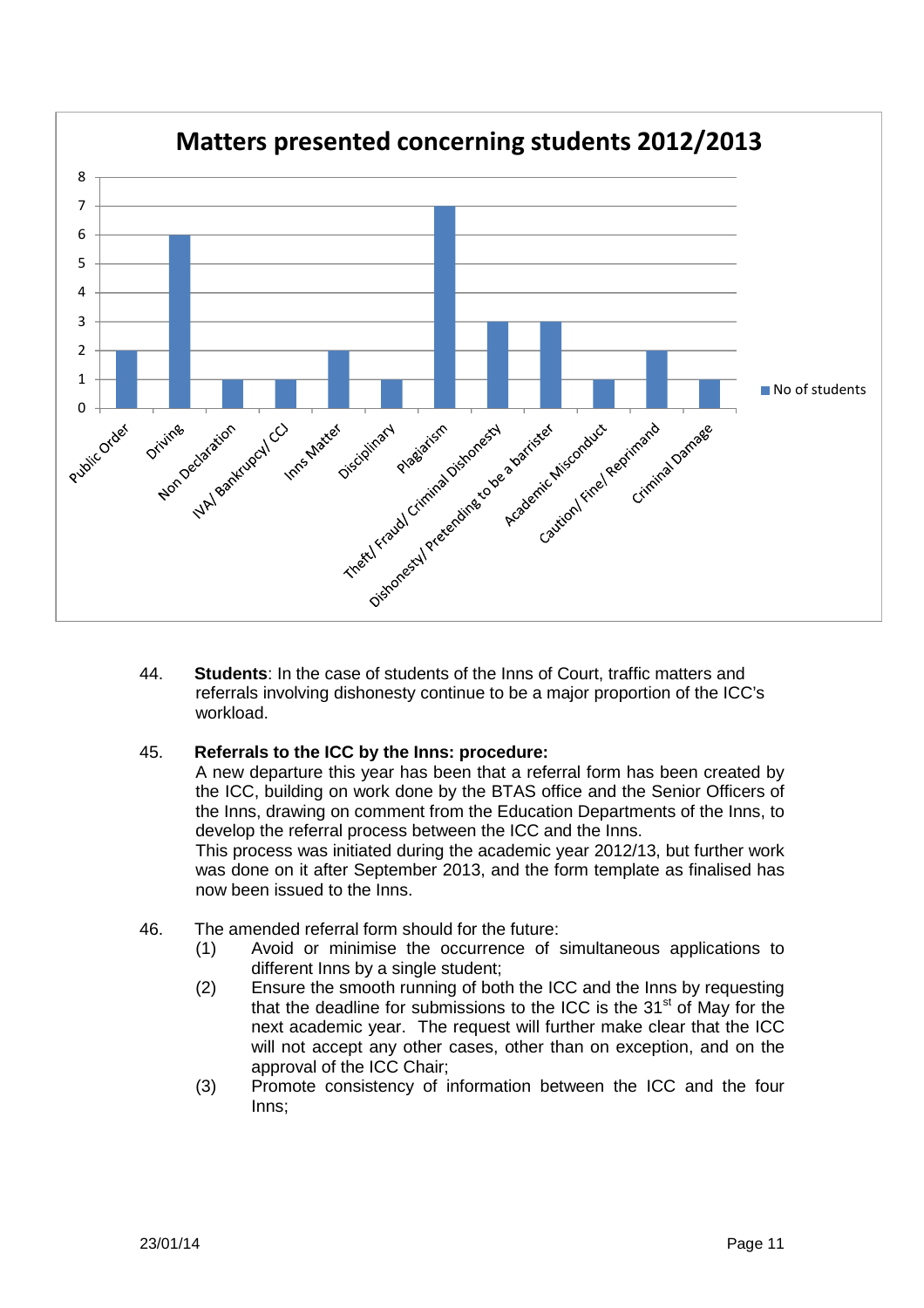- 47. It should however be noted that there may remain an issue concerning intending students seeking to apply to an Inn of Court who had previously applied to another Inn but
	- (a) either never became students of the Inn, because they were found not fit and proper to be admitted, or perhaps withdrew their application
	- (b) or were admitted as students but are no longer members of that Inn.

Such applicants for membership of an Inn generally come to the ICC after self-declaration of previous history of Inn application or membership; but identifying such students otherwise depends upon the comprehensiveness and accuracy of joint inter-Inn data collection, and collation of records.

## 48. **Referral Progression by the ICC**:

The **83** cases referred to the ICC were considered by **11** Screening Panels, the **47** individual cases referred to Hearing Panels being considered in **38** sittings of the hearing panels.



- 49. As to the distribution of the hearing panel sittings throughout the year, it should be noted that:
	- (1) It had been decided that two screening panels would take place in May due to the official referral deadline of 31 May, but only 2 referrals were actually received during this month.
	- (2) There were a higher number of sittings in June and July 2013. This was in part because of late referrals by the Inns; but also four adjournments were granted between January and May, resulting in additional final hearings in June and July 2013 and (in one case) an adjournment which went into the year 2013/14.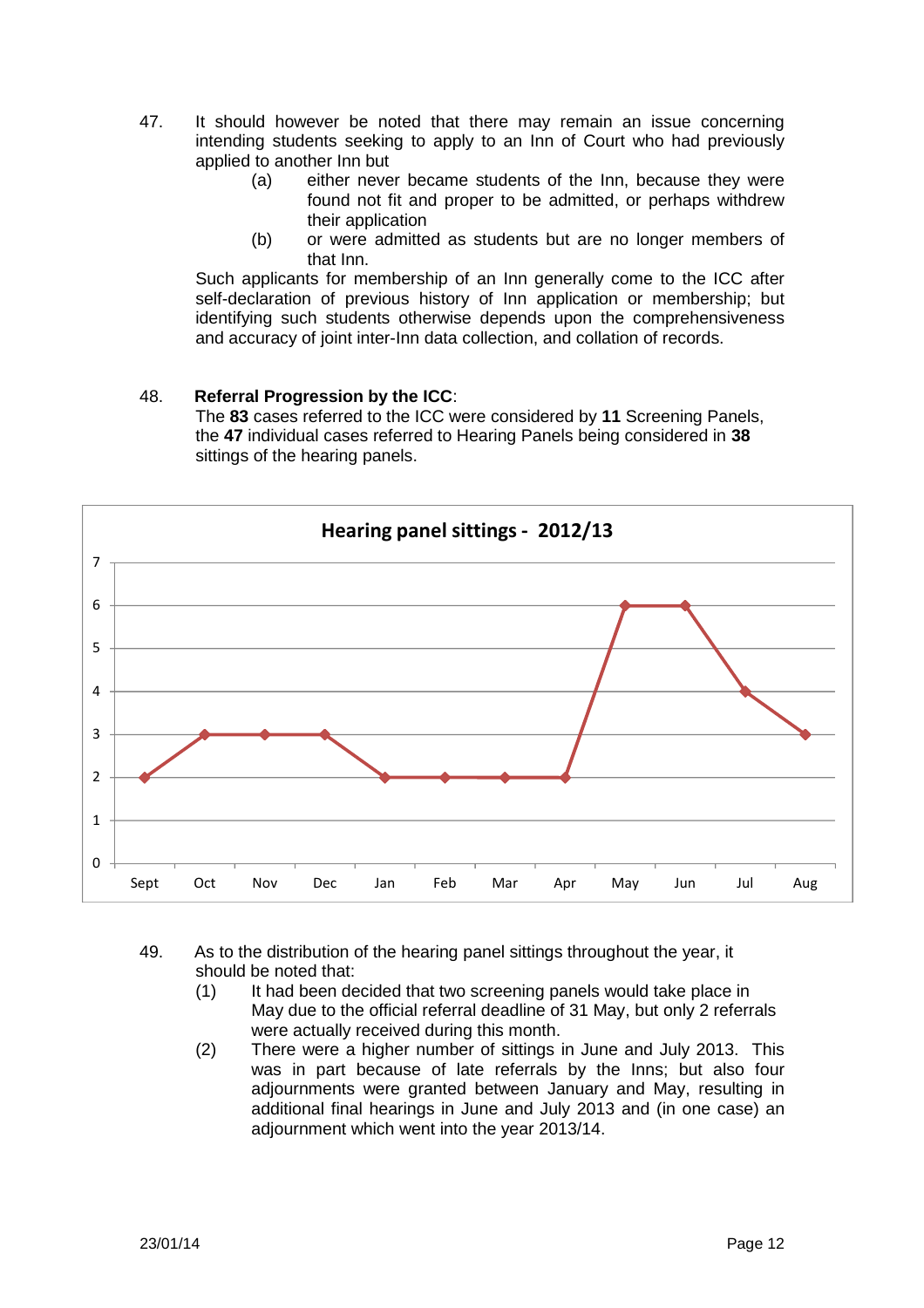50. Attendance by individual ICC members on hearing panels was as follows, where red indicates a lay member and blue a barrister member:



51. **Disposals:** A schedule of referral results overall, compiled by the BTAS office, follows: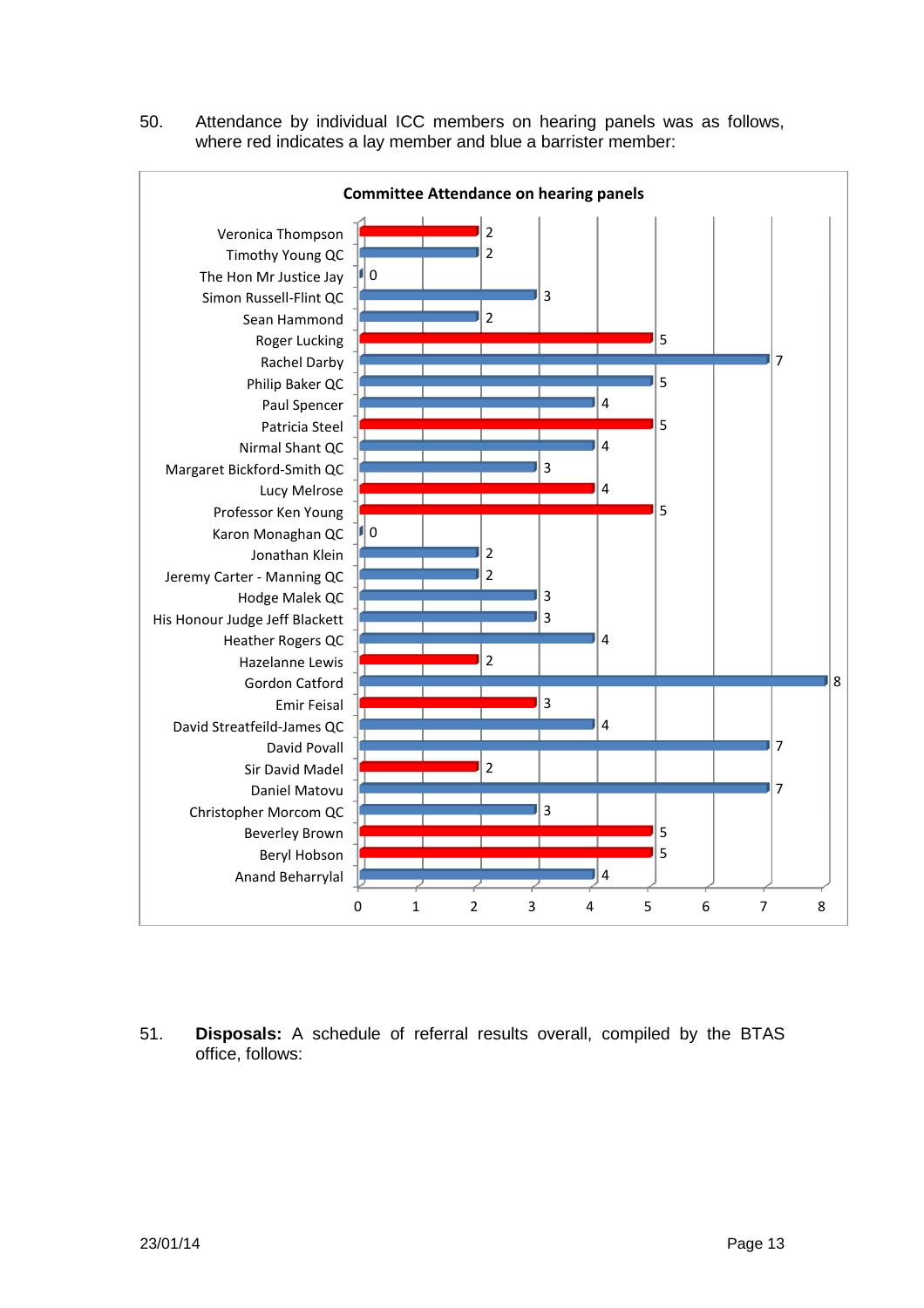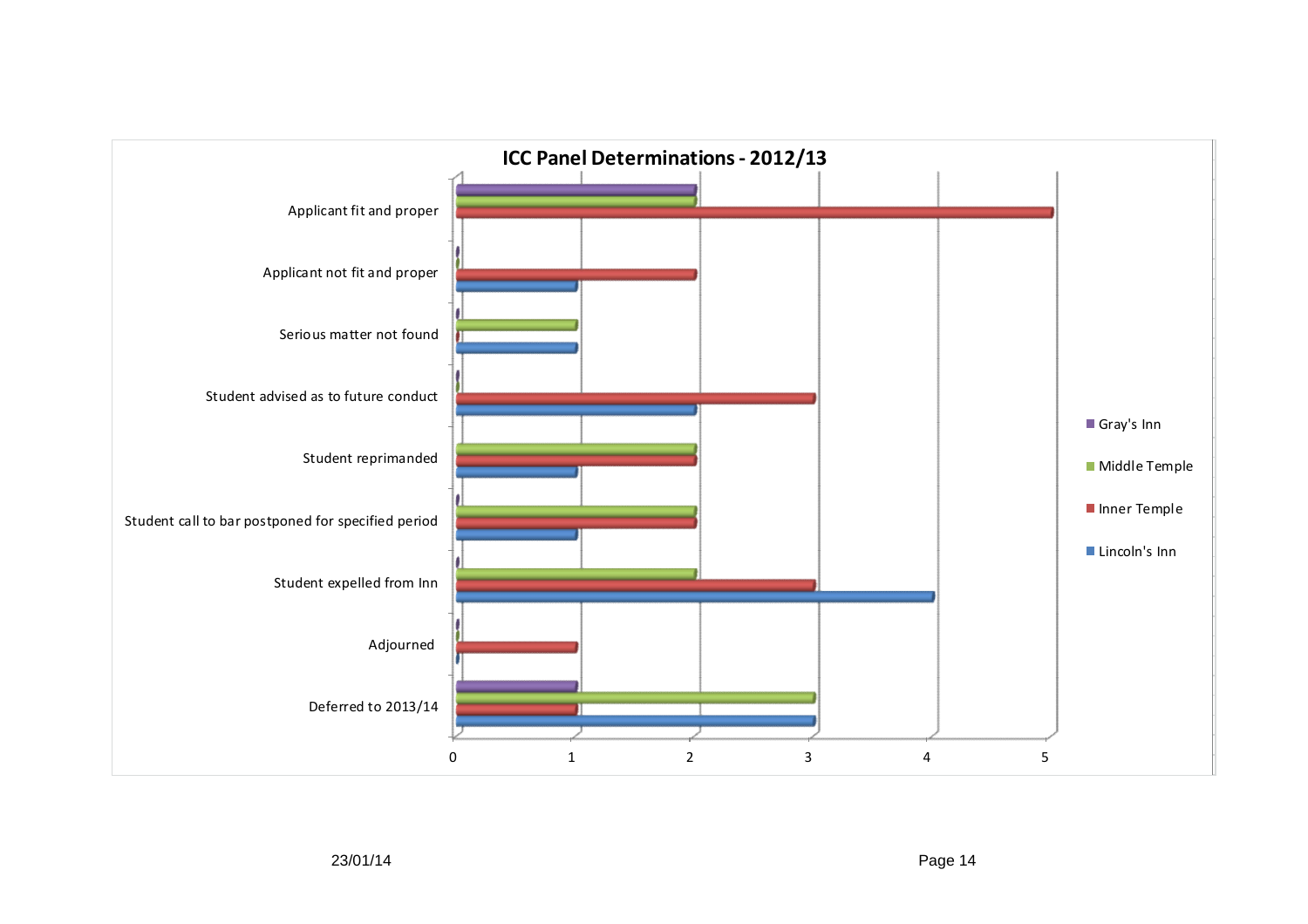# **Appeals from the ICC**

- 52. An applicant or student who is dissatisfied with an ICC decision may appeal against that decision to the Bar Standards Board . The appeal takes the form of a review which is dealt with on documents by the BSB's Qualifications Committee.
- 53. There have been 10 appeals from decisions of the ICC by way of review by the BSB. Three related back to 2011/2012 ICC determinations, and seven were from 2012/2013 determinations.
- 54. In 9 cases the decision of the ICC hearing panel was upheld by the BSB; in 1 case the application for review succeeded.
- 55. In addition, in late 2012, the ICC was for the first time named as a respondent to a judicial review application. Since the ICC had been named as a party (although, in fact, no relief was sought against it), I sent a Note to assist the court on matters relating to the ICC. I am grateful to Daniel Matovu and my Vice-Chair for their assistance, at short notice, with the preparation of the Note. The Note pointed out (amongst other matters) that there was a real question whether the ICC had legal personality and could properly be made a party to any proceedings. It was not necessary for the court to address that question, since the application was determined on other grounds.

## **Recommendations; and ICC Rule Changes**

- 56. Two sets of amendments to the ICC Rules were approved by the BSB during the year 2012/2013. The first came into effect from 14 February 2013 and the second from 18 July 2013. Their import has already been explained earlier in the section of this Report dealing with Committee membership.
- 57. Copies of the amendments, with a short explanatory note, are in Annex F to this Report. The full up-to-date ICC Rules, as amended and currently in force, are available on the BTAS website – www.tbtas.org.uk.
- 58. The ICC Rules are intended to be under ongoing review, so that other appropriate amendments can be identified and dealt with.
- 59. An ICC Working Group (chaired by the ICC Vice-Chair) has responsibility for ongoing review of the ICC Rules, and the scheme of affairs is that the Vice Chair should report (formally) to the full ICC on Rule Changes, but also (for practical purposes, so that rule changes may be discussed and actioned) to the Screening Panel.
- 60. The Rules Working Group is also responsible for overview of the ICC's Statement of Principles and Guidelines. This was not reviewed during the year 2012/13: there is a perceived priority need for it to be reviewed and updated (as appropriate, in the light of the ICC's continuing caseload experience), again by the Working Group: this the Vice Chair is to action shortly.
- 61. Looking at specific issues which affect the ICC as it currently operates, it should be observed that there is a need to ensure that a proper balance is struck between openness and transparency in relation to the ICC (on the one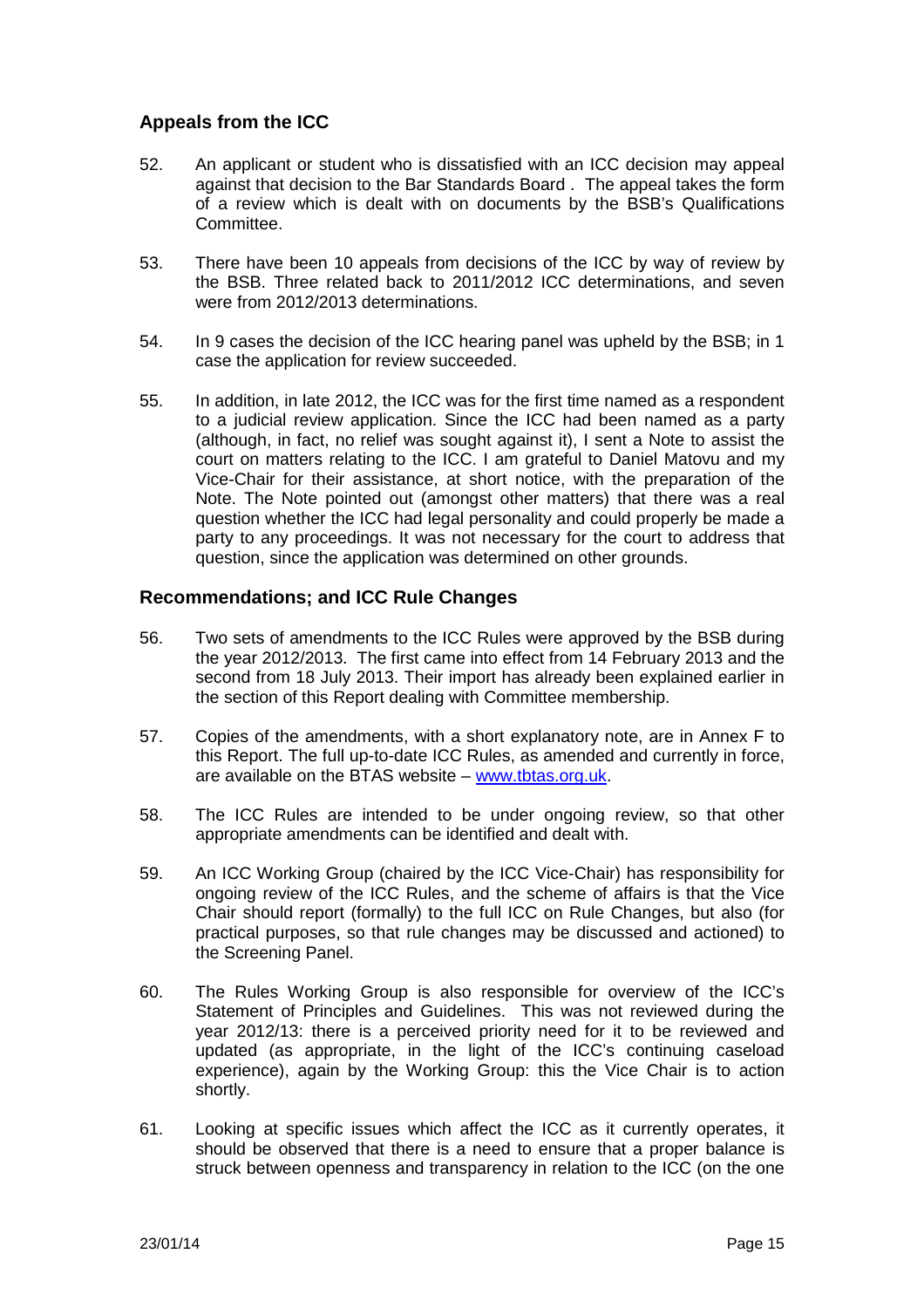hand) and the protection of privacy and other rights of those involved in the proceedings (on the other). The result of this is that careful consideration is required across a range of issues, including

- (1) whether there should be public notice of forthcoming Panel hearings
- (2) the extent to which those hearings are "public" or "private", and
- (3) whether (and on what terms) there can be access to Panel decisions in individual cases (see now, for example, ICC Rules 23 and 32).
- 62. The ICC Rules do not stand alone: they are considered in conjunction with the Bar Training Regulations (BTRs), which as noted already are to be the subject of review by the BSB over the next two years.
- 63. **The new BTAS Website: ICC section**: Information about the ICC has been added to the BTAS website, including information about ICC members (including any registered interests). This is an ongoing process, and it is expected that further relevant ICC information, in particular as to rules and practice, will be uploaded in due course.

#### 64. **Other Recommendation**:

The admission form from two Inns (only) states that an applicant cannot apply to more to more than one Inn. It is *recommended* that this statement is present on the admission form used by each of the Inns.

Regard Bidfat. Subt QC

**Margaret Bickford-Smith QC** Chair ICC

23 January 2014

#### **Annexes:**

- **A. List of current ICC members (barrister and lay)**
- **B. Applicants Returned to the Inns**
- **C. Students Returned to the Inns**
- **D. Applicants sent to Hearing Panel**
- **E. Students sent to hearing panel**
- **F. ICC Rule Changes**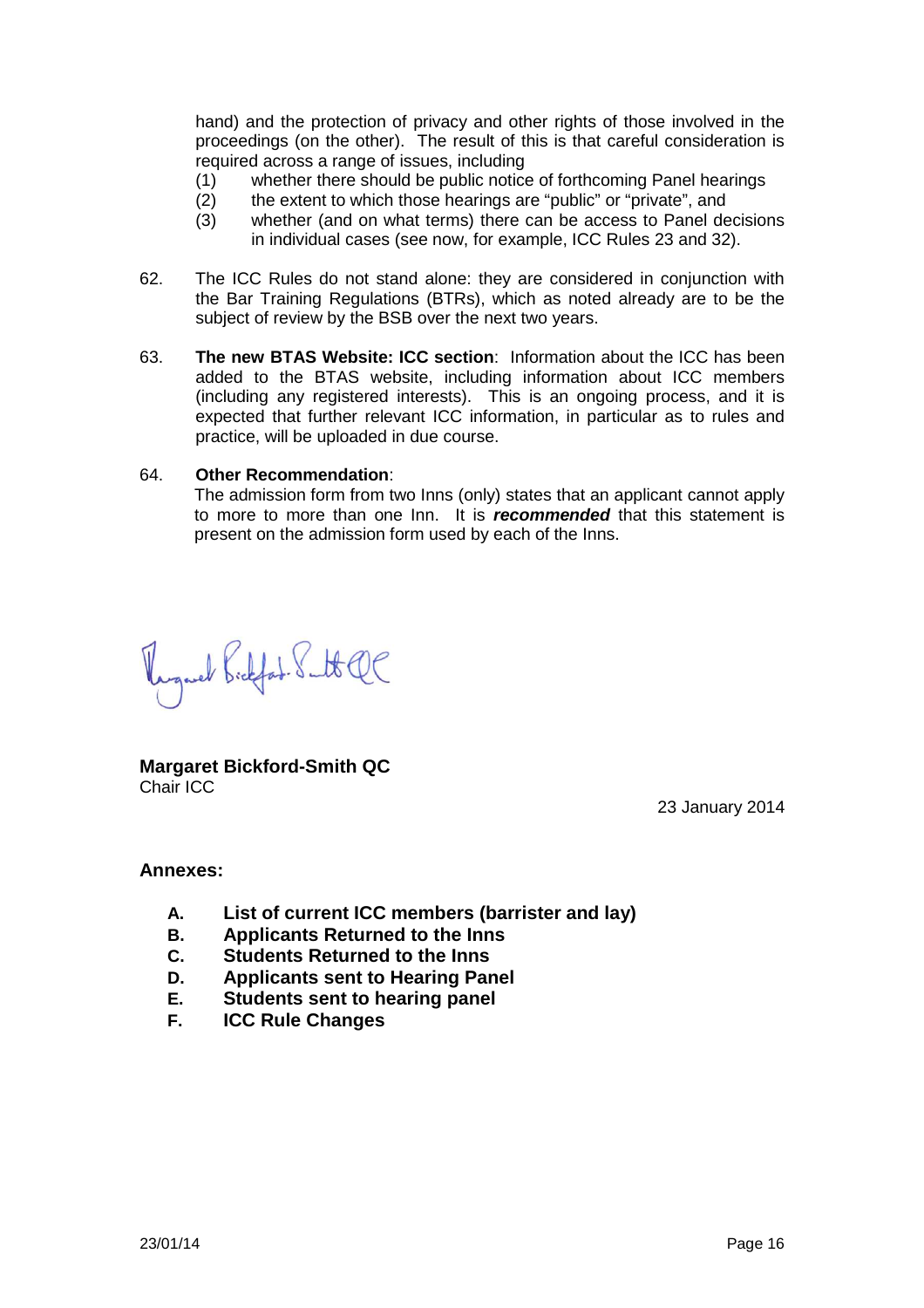# **Annex A**

| <b>Name</b>                | <b>Salutation</b>     | Inn              | <b>Chambers</b>              |
|----------------------------|-----------------------|------------------|------------------------------|
| Margaret Bickford-Smith    | QC                    | Inner Temple     | <b>Crown Office Chambers</b> |
|                            |                       | Middle           | Doughty Street Chambers      |
| <b>Heather Rogers</b>      | QC                    | Temple           |                              |
| Karon Monaghan             | QC                    | Inner Temple     | <b>Matrix Chambers</b>       |
| <b>Rachel Darby</b>        | QC                    | Inner Temple     | <b>Charter Chambers</b>      |
| <b>Nirmal Shant</b>        | QC                    | Grayos Inn       | 23 Essex Street, London      |
| David Streatfeild-James    | QC                    | Inner Temple     | <b>Atkin Chambers</b>        |
| Robert Jay                 | The Hon Mr<br>Justice | Middle<br>Temple | The Royal Courts of Justice  |
| <b>Philip Baker</b>        | QC                    | Grayo Inn        | Grayos Inn Tax Chambers      |
|                            |                       | Middle           | <b>Furnival Chambers</b>     |
| Jeremy Carter - Manning    | QC                    | Temple           |                              |
| Anand Beharrylal           |                       | Lincolnos Inn    | 15 New Bridge Street         |
| <b>Gordon Catford</b>      |                       | Lincolnos Inn    | <b>Crown Office Chambers</b> |
| <b>Christopher Morcom</b>  | QC                    | Middle<br>Temple | <b>Hogarth Chambers</b>      |
|                            | <b>His Honour</b>     |                  | Royal Courts of Justice      |
| <b>Jeff Blackett</b>       | Judge                 | Grayo Inn        |                              |
| <b>Timothy Young</b>       | QC                    | Grayo Inn        | 20 Essex Street              |
| <b>Hodge Malek</b>         | QC                    | Grayos Inn       | 39 Essex Street              |
| Sean Hammond               |                       | Lincolnos Inn    | 2 Bedford Row                |
| Paul Spencer               |                       | Middle<br>Temple | Serjeantsqlnn Chambers       |
| <b>Simon Russell-Flint</b> | QC                    | Inner Temple     | 23 Essex Street              |
| Daniel Matovu              |                       | Inner Temple     | 2 Temple Gardens             |
| David Povall               |                       | Lincolnos Inn    | 23 Essex Street              |
| Jonathan Klein             |                       | Lincolnos Inn    | <b>Enterprise Chambers</b>   |
| <b>Patricia Steel</b>      | Miss                  | Lay Rep          | n/a                          |
| <b>Beverley Brown</b>      | <b>Mrs</b>            | Lay Rep          | n/a                          |
| Beryl Hobson               | <b>Mrs</b>            | Lay Rep          | n/a                          |
| Lucy Melrose               | Mrs                   | Lay Rep          | n/a                          |
| Veronica Thompson          | Mrs                   | Lay Rep          | n/a                          |
| Ken Young                  | Professor             | Lay Rep          | n/a                          |
| Roger Lucking              | Mr                    | Lay Rep          | n/a                          |
| Hazelanne Lewis            | Mrs                   | Lay Rep          | n/a                          |
| David Madel                | Sir                   | Lay Rep          | n/a                          |
| <b>Emir Feisal</b>         | Mr                    | Lay Rep          | n/a                          |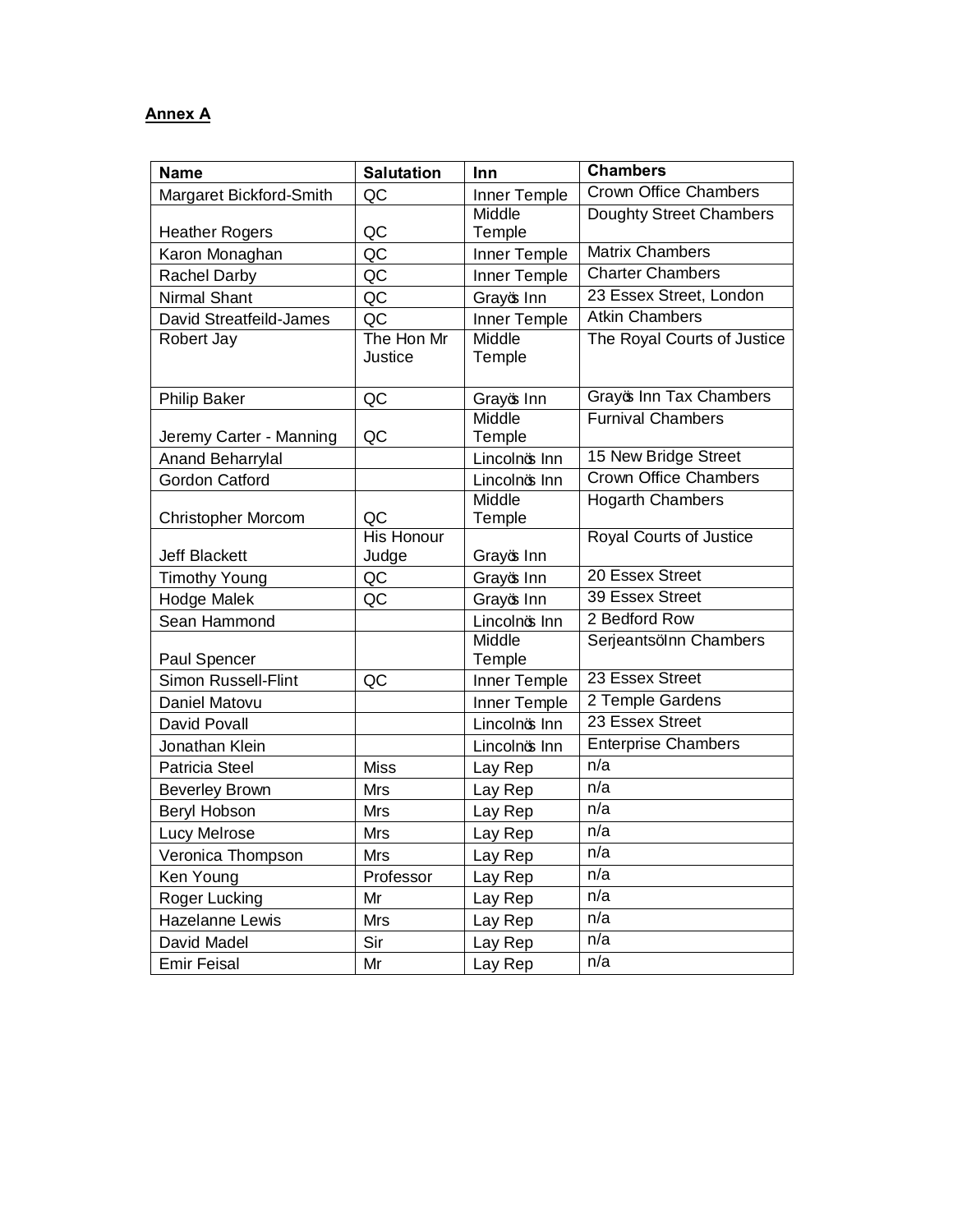## **ANNEX B**

## **Applicants Returned to the Inns (RTI)**

|           | <b>Inn</b>    | <b>Matter</b>                                                                                                    | Age at<br>matter | Age       | <b>Nat</b> | <b>Ethn</b>     | <b>Sex</b> |
|-----------|---------------|------------------------------------------------------------------------------------------------------------------|------------------|-----------|------------|-----------------|------------|
| Applicant | Lincoln's Inn | Juvenile offence - shoplifting, theft and assault                                                                | $13$ yr/16       | $25 - 44$ | 10         | 10              | F          |
| Applicant | Lincoln's Inn | Mental issues                                                                                                    | 22               | $25 - 34$ | 10         | 10 <sup>1</sup> | F          |
| Applicant | Lincoln's Inn | Driving without due care and attention (Dec 1997)<br>Driving with alcohol above the limit (June 1999)            | 20               | $25 - 34$ | 10         | 10 <sup>1</sup> | M          |
| Applicant | Lincoln's Inn | Caution: Taking car without consent                                                                              | 32               | $25 - 34$ | 10         | 10              | M          |
| Applicant | Lincoln's Inn | Bankruptcy - discharged May 2007                                                                                 | 25               | $25 - 34$ | 10         | 10 <sup>1</sup> | F          |
| Applicant | Lincoln's Inn | Reprimand for Shoplifting - Feb 2006                                                                             | 20               | under 25  | 10         | 10 <sup>°</sup> | F          |
| Applicant | Lincoln's Inn | Caution: Taking motor vehicle without consent; driving<br>without a licence; using vehicle uninsured (Decr 2008) | 19               | under 25  | 10         | 31              | F          |
| Applicant | Inner Temple  | Driving ban as a result of totting up - September 2005                                                           | 46               | $45 - 54$ | 10         | 34              | M          |
| Applicant | Inner Temple  | Fine for Assault (Mauritius) - April 2005                                                                        | 23               | $25 - 34$ | 30         | 30              | M          |
| Applicant | Inner Temple  | <b>County Court Judgement</b>                                                                                    | 28               | $25 - 34$ |            |                 | M          |
| Applicant | Inner Temple  | Caution - Possession of Cannabis & Affray (1991)<br>Arrangement to Pay (2006)                                    | 22 and<br>36     | $35 - 44$ | 10         | 10              | M          |
| Applicant | Inner Temple  | Non Declaration for Reprimand                                                                                    | 23               | under 25  | 10         | 10 <sup>°</sup> | M          |
| Applicant | Inner Temple  | Bankruptcy (annulled) (September 2009)                                                                           | 31               | $25 - 44$ |            |                 | M          |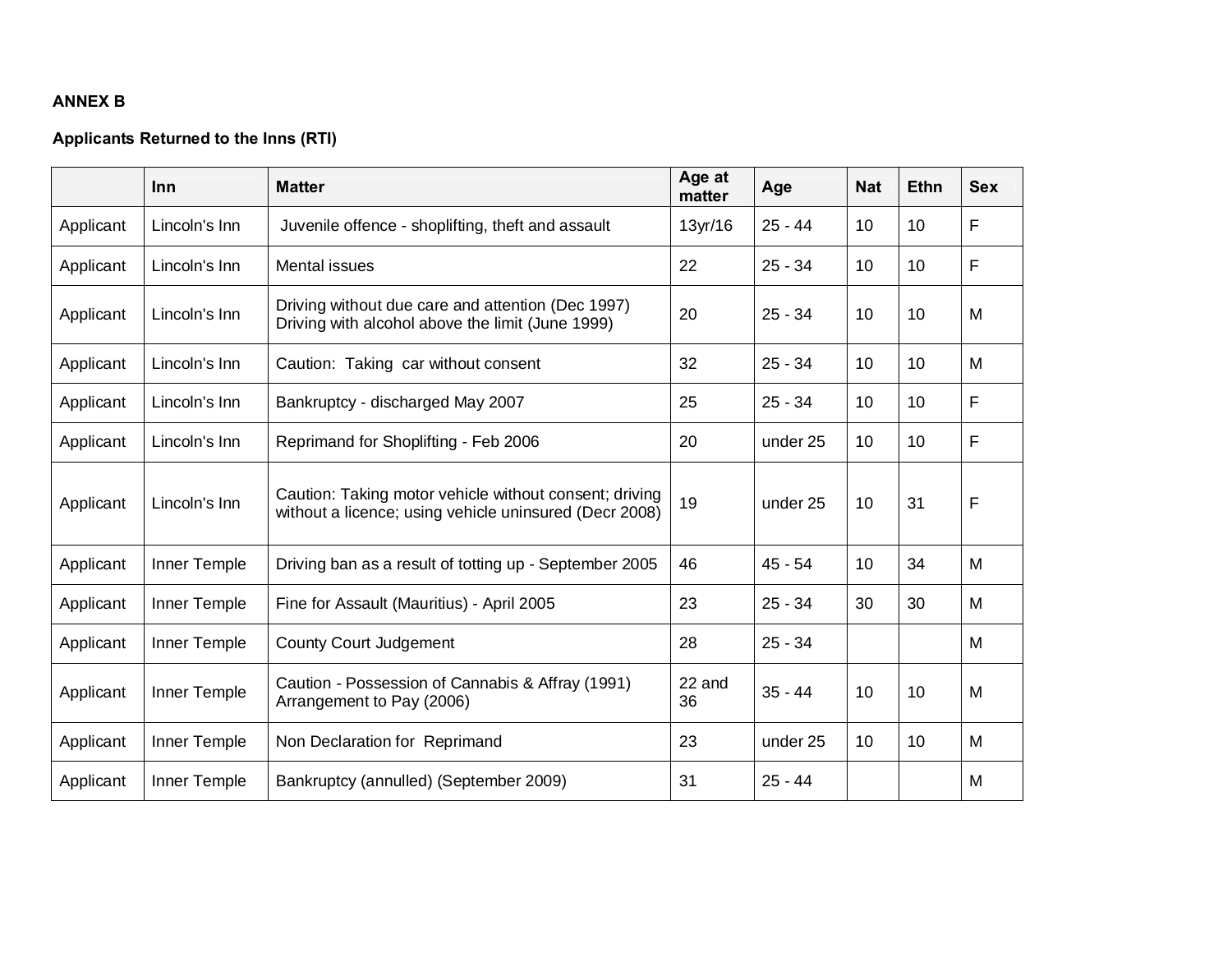|           | Inn           | <b>Matter</b>                                                      | Age at<br>matter | Age       | <b>Nat</b>      | <b>Ethn</b>     | <b>Sex</b>  |
|-----------|---------------|--------------------------------------------------------------------|------------------|-----------|-----------------|-----------------|-------------|
| Applicant | Inner Temple  | Public Order Act (2010)                                            | 42               | $35 - 44$ | 10 <sup>1</sup> | 10              | M           |
| Applicant | Middle Temple | Driving with alcohol above the limit July 2012)                    | 22               | under 25  | 10              | 10              | F           |
| Applicant | Middle Temple | <b>Criminal Damage</b>                                             |                  | under 25  | 10              | 10 <sup>°</sup> | M           |
| Applicant | Middle Temple | <b>Criminal Damage</b>                                             | 28               | $35 - 44$ | 10              | 10              | F           |
| Applicant | Middle Temple | Resist/obstruct constable and using disorderly<br>behaviour (2004) | 18               | $25 - 34$ | 10 <sup>1</sup> | 10 <sup>1</sup> | M           |
| Applicant | Middle Temple | IVA - last payment made in 2010                                    | 37               | $35 - 44$ | 12              | 10              | M           |
| Applicant | Middle Temple | Driving: Fine (£30) (1994)                                         | 17               | $25 - 34$ | 10              | 10 <sup>1</sup> | M           |
| Applicant | Middle Temple | Possession Class A Drug; burglary; uttering<br>counterfeit money   | 17               | $25 - 34$ | 10              | 10              | $\mathsf F$ |
| Applicant | Middle Temple | <b>Medical Issue</b>                                               | n/a              | under 25  | 10              | 10 <sup>°</sup> | M           |
| Applicant | Middle Temple | Drink Drive(1998)                                                  | 17               | $25 - 34$ |                 |                 | M           |
| Applicant | Middle Temple | Disclosure (2008)                                                  | 33               | $35 - 44$ | n/a             | n/a             | M           |
| Applicant | Middle Temple | Disciplinary (1999)                                                | 36               | 43y - 54  | 10              | 10 <sup>°</sup> | M           |
| Applicant | Gray's Inn    | Fine (Canadian) - Fail to remain at scene of an<br>accident        | 22               | $25 - 44$ | 10              | 10 <sup>1</sup> | M           |
| Applicant | Gray's Inn    | Caution: Aggravated trespass                                       | 24               | $25 - 34$ | 10 <sup>1</sup> | 10 <sup>1</sup> | M           |
| Applicant | Gray's Inn    | Caution - Possession of Cannabis (May 2008)                        | 20               | $25 - 34$ | 10              | 10              | M           |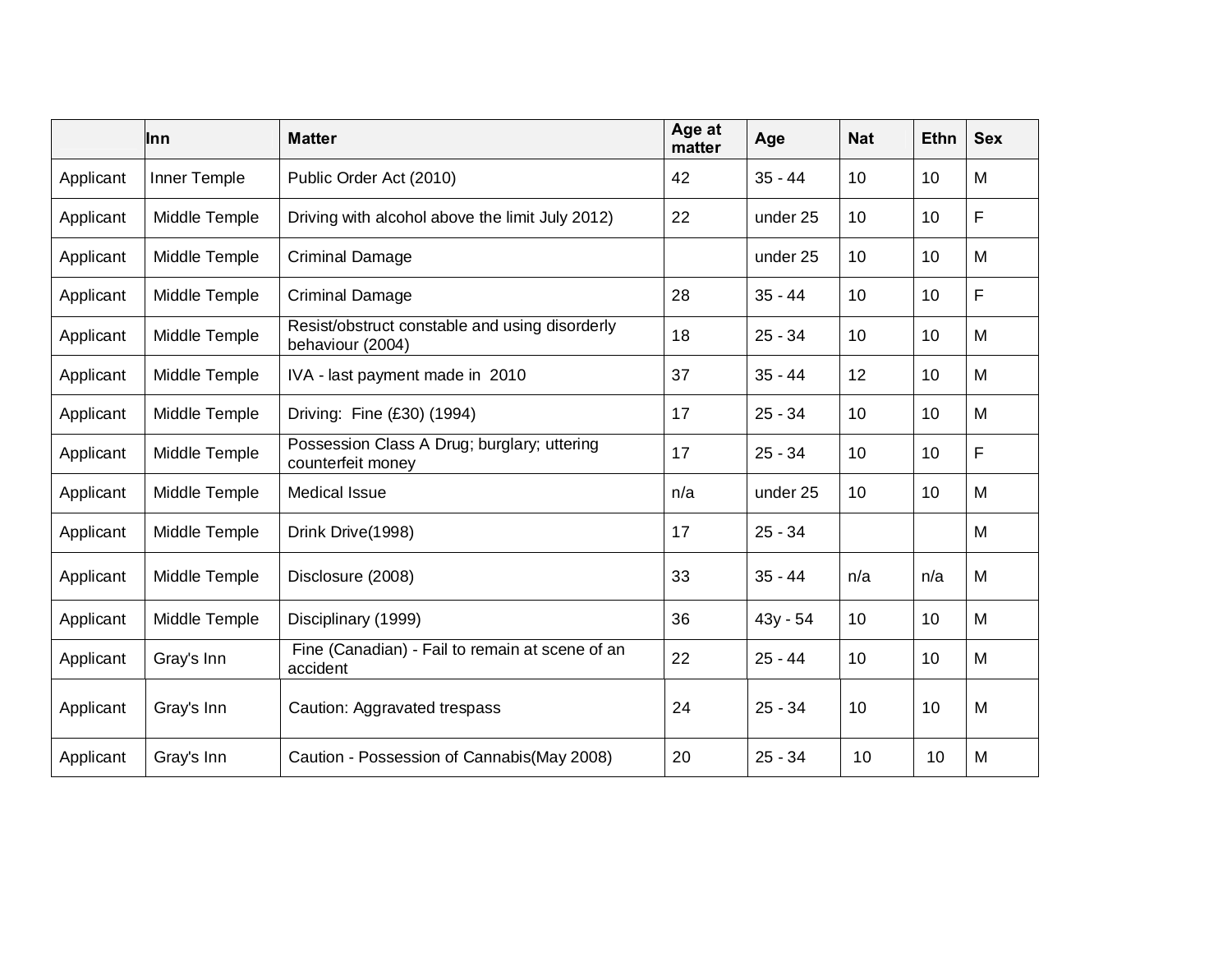# **ANNEX C**

# **Students Returned to the Inns (RTI)**

|                | <b>Inn</b>        | <b>Matter</b>                                             | Age at<br><b>Matter</b> | Age       | <b>Nat</b> | <b>Ethn</b> | <b>Sex</b> |                    |
|----------------|-------------------|-----------------------------------------------------------|-------------------------|-----------|------------|-------------|------------|--------------------|
| <b>Student</b> | Lincoln's<br>inn  | Public Order offence under Spanish law                    | 32                      | $25 - 34$ | 10         | 10          | M          | Proceed to<br>Call |
| <b>Student</b> | Lincoln's<br>inn  | Driving without Insurance                                 | 17                      | under 25  | 10         | 31          | M          | Proceed to<br>Call |
| <b>Student</b> | Lincoln's<br>inn  | IVA - discharged 2010                                     | 33                      | $35 - 44$ | 32         | 32          | M          | Proceed to<br>Call |
| <b>Student</b> | Lincoln's<br>inn. | Juvenile offence - Criminal Damage -<br>August 2001       | 13                      | under 25  | 10         | 10          | F          | Proceed to<br>Call |
| <b>Student</b> | Inner<br>Temple   | undeclared police reprimand for<br>possession of cannabis | 13                      | under 25  | 10         | 10          | M          | Proceed to<br>Call |
| Student        | Inner<br>Temple   | Non declaration of Police Reprimand -<br>February 2006    | 17                      | under 25  | 10         | 10          | F          | Proceed to<br>Call |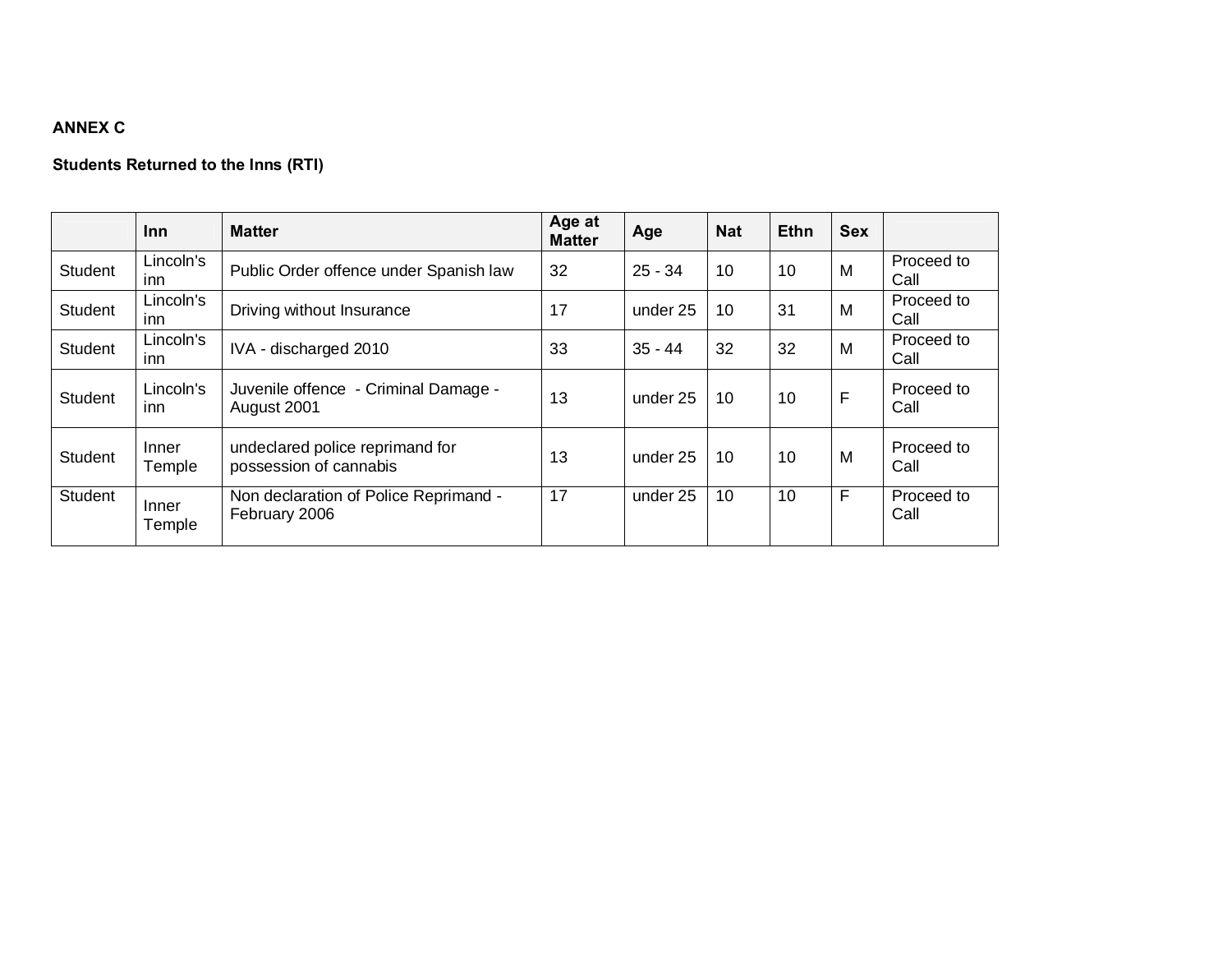# **ANNEX D**

# **Applicants sent to Hearing Panel**

|           | <b>Inn</b>    | <b>Matter</b>                                                                  | Age at<br>matter                          | Age              | <b>Nat</b> | <b>Ethn</b> | <b>Sex</b>  | <b>Determination</b>                                                                                                           |
|-----------|---------------|--------------------------------------------------------------------------------|-------------------------------------------|------------------|------------|-------------|-------------|--------------------------------------------------------------------------------------------------------------------------------|
| Applicant | Lincoln's Inn | Assault on a police constable<br>(September 2008)                              | 30                                        | $35 - 44$        | 10         | 23          | F           | Not Fit and<br>Proper                                                                                                          |
| Applicant | Lincoln's Inn | Caution for Battery (Feb 2008)                                                 | 39                                        | 43yrs -<br>54yrs | 10         | 10          | M           | FAP RTI for<br>admission                                                                                                       |
| Applicant | Lincoln's Inn | Disbarred and expelled for 8 counts of<br>professional misconduct - June 2007  | 42                                        | 43yrs -<br>54yrs | 10         | 31          | M           | <b>FAP RTI for</b><br>admission                                                                                                |
| Applicant | Lincoln's Inn | Driving without Insurance<br>Taking the vehicle without the owner's<br>consent | 19                                        | under<br>25yrs   | 10         | 31          | M           | <b>FAP RTI for</b><br>admission                                                                                                |
| Applicant | Lincoln's Inn | Traffic Offence: Drink Driving (January<br>2001)                               | 39                                        | $25 - 34$        | 10         | 10          | M           | FAP RTI for<br>admission                                                                                                       |
| Applicant | Lincoln's Inn | <b>Traffic Offence - Drink Drive</b>                                           | 19                                        | 25yrs -<br>34yrs | 10         | 12          | $\mathsf F$ | FAP RTI for<br>admission -<br>however she is<br>due to attend a<br>panel on a<br>matter of<br>double<br>application to<br>Inns |
| Applicant | Lincoln's Inn | Having article with blade (2005)<br>Fare Dodging (x3)                          | 17yrs;<br>21yrs;<br>23rys<br>and<br>24yrs | 25yrs -<br>34yrs | 10         | 23          | M           | FAP RTI for<br>admission                                                                                                       |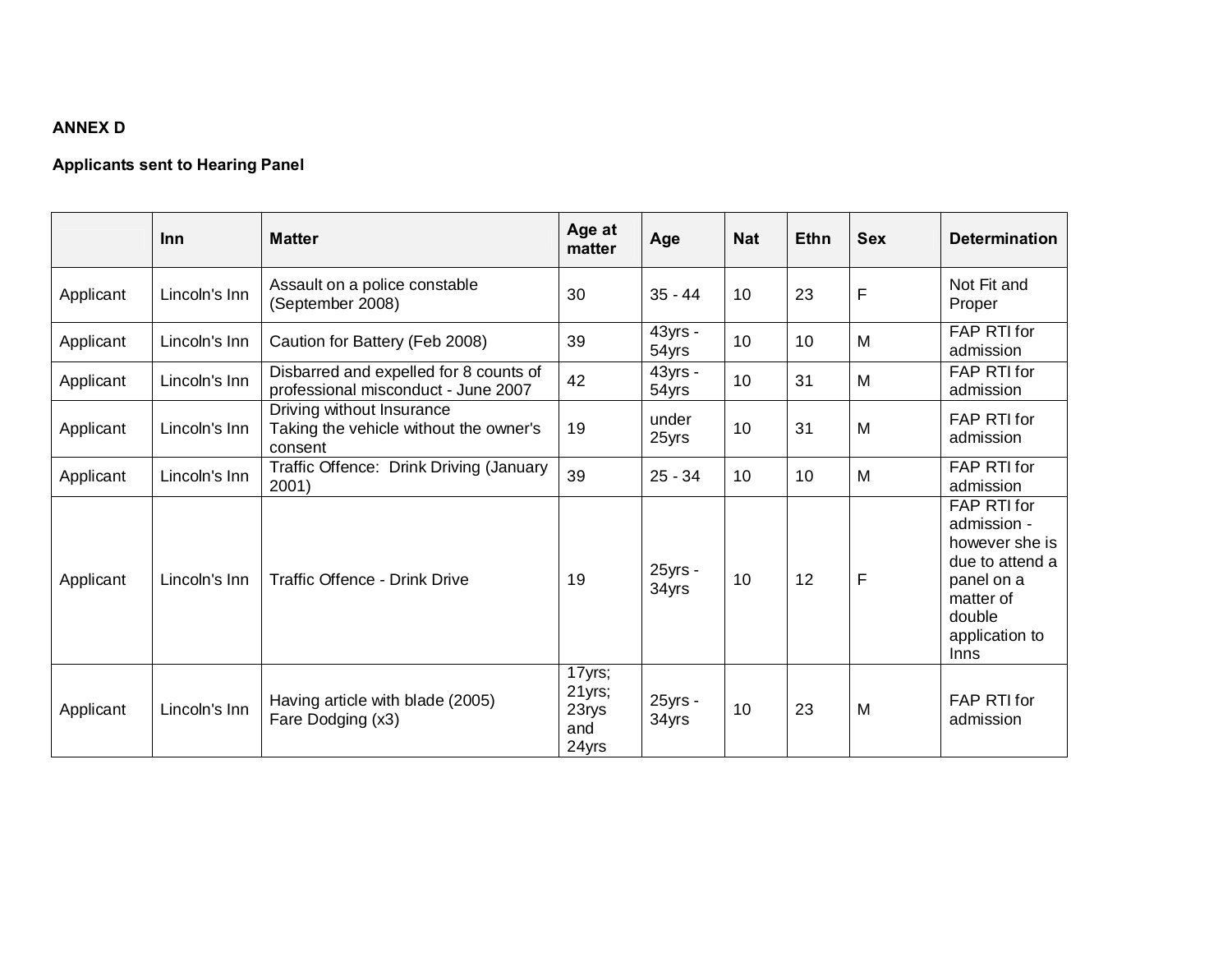|           | Inn          | <b>Matter</b>                                                                                                                                                                  | Age at<br>matter | Age              | <b>Nat</b> | <b>Ethn</b> | <b>Sex</b> | <b>Determination</b>                                                                       |
|-----------|--------------|--------------------------------------------------------------------------------------------------------------------------------------------------------------------------------|------------------|------------------|------------|-------------|------------|--------------------------------------------------------------------------------------------|
| Applicant | Inner Temple | Possession of a bladed article<br>(June 1999)<br>Possession of 2 Class A Drugs<br>(May 2001)<br>Failing to Provide a specimen for<br>analysis while driving (Nov 2008)         | 18, 20<br>& 27   | $25 - 34$        | 10         | 10          | M          | Not Fit and Proper but permitted<br>to reapply for admission after a<br>period of 3 years. |
| Applicant | Inner Temple | Traffic Offence - Drink Drive (2006)                                                                                                                                           | 25               | 25y -<br>34y     | 10         | 10          | M          | Not Fit and Proper                                                                         |
| Applicant | Inner Temple | Caution: for Possession of Class A<br>Drug (May 2010)                                                                                                                          | 21               | $25 - 34$        | 10         | 10          | м          | FAP RTI for admission                                                                      |
| Applicant | Inner Temple | <b>Readmission - Disbarment</b>                                                                                                                                                | 33               | $25 - 34$        | 10         | 10          | M          | Adjournment - still waiting for<br>extra information                                       |
| Applicant | Inner Temple | Possession of Class C Drug,<br>namely, Ketamine (May 2010)                                                                                                                     | 23               | under<br>25yrs   | 10         | 10          | F          | FAP RTI for admission                                                                      |
| Applicant | Inner Temple | possession of an imitation firearm<br>in a public place contrary to Section<br>19 of the Firearms Act. (Feb 2010)                                                              |                  | $25 - 34$        | 12         | 10          | M          | FAP RTI for admission                                                                      |
| Applicant | Inner Temple | Misuse of Class B Drug - Cannabis<br>(August 200, August 2002)<br>Misuse of Class A Drug - Cocaine<br>(July 2006)<br>County Court Judgement (May<br>2010                       | 20 &<br>22       | $25 - 34$        | 10         | 10          | M          | FAP RTI for admission                                                                      |
| Applicant | Inner Temple | Conviction for arranging sham<br>marriages<br>Non declaration of said conviction<br>contrary to BTR 84 (a)<br>Failure to respond to Inn's<br>enquiries according to BTR 85 (a) |                  |                  | 23         | 23          | M          | No Panel took place - informed<br>of death                                                 |
| Applicant | Inner Temple | Bankruptcy (2005)                                                                                                                                                              | 26yrs            | 25yrs -<br>34yrs | 10         | 80          | F          | FAP RTI for admission                                                                      |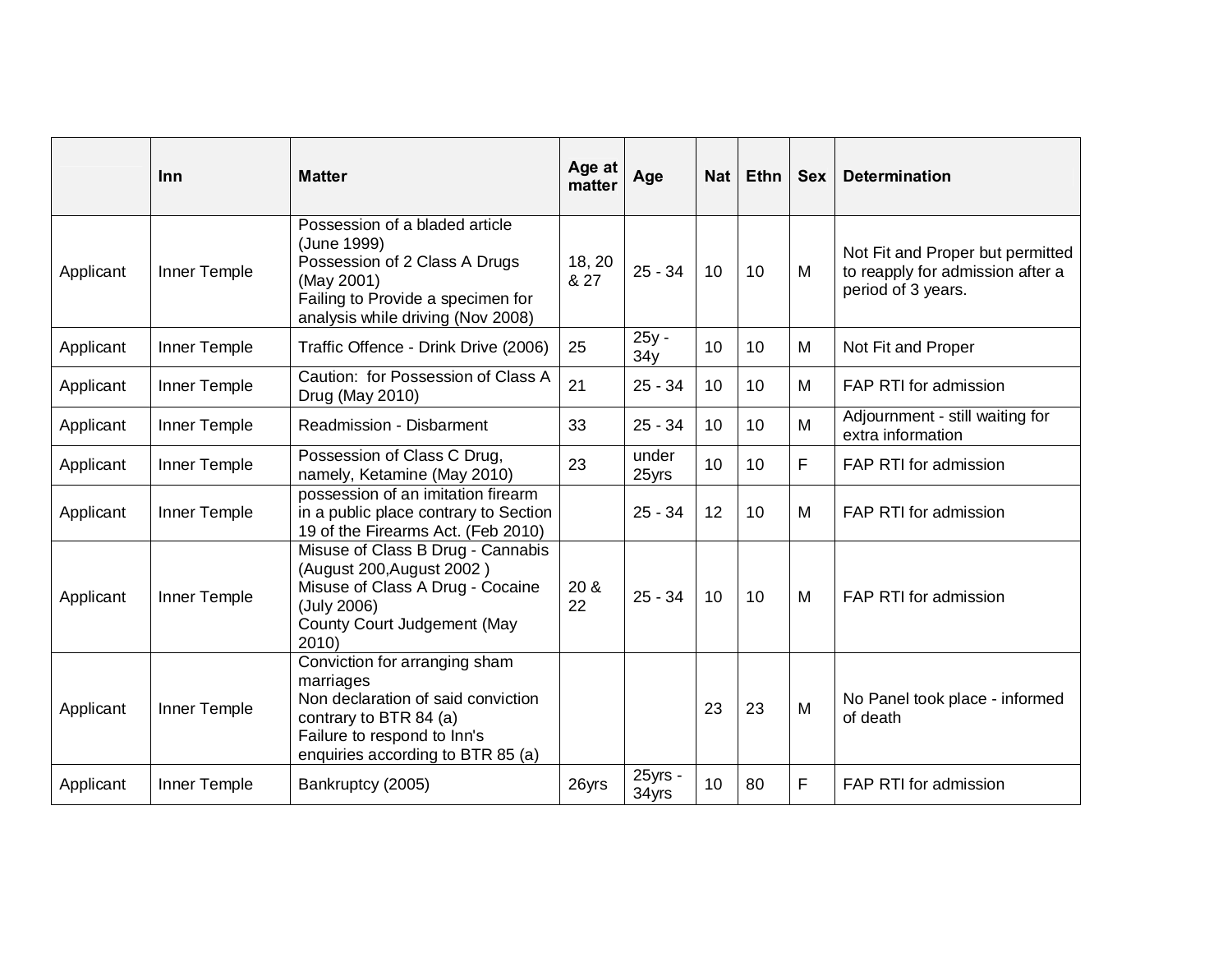|           | <b>Inn</b>    | <b>Matter</b>                                                                                                                                     | Age at<br>matter | Age              | <b>Nat</b> | $E$ thn | <b>Sex</b> | <b>Determination</b>  |
|-----------|---------------|---------------------------------------------------------------------------------------------------------------------------------------------------|------------------|------------------|------------|---------|------------|-----------------------|
| Applicant | Middle Temple | Caution: Common Assault (Nov<br>2009) Penalty Notice -Drunk &<br>Disorderly (Feb 2011)                                                            | 18, 20           | under<br>25yrs   | 10         | 10      | M          | FAP RTI for admission |
| Applicant | Middle Temple | Theft - Dishonesty (1992)                                                                                                                         | 22               | $43y -$<br>54    |            |         | F          | FAP RTI for admission |
| Applicant | Gray's Inn    | Possessing a controlled drug,<br>Class A, (cocaine) (2008)<br>possession of a Class A drug<br>(MDMA) (2006)<br>subject of a non-conviction (2010) | 21,19<br>& 16    | under<br>25yrs   | 10         | 10      | M          | FAP RTI for admission |
| Applicant | Gray's Inn    | Caution - Common Assault (March<br>2012)                                                                                                          | 31 yrs           | 25yrs -<br>34yrs | 10         |         | M          | FAP RTI for admission |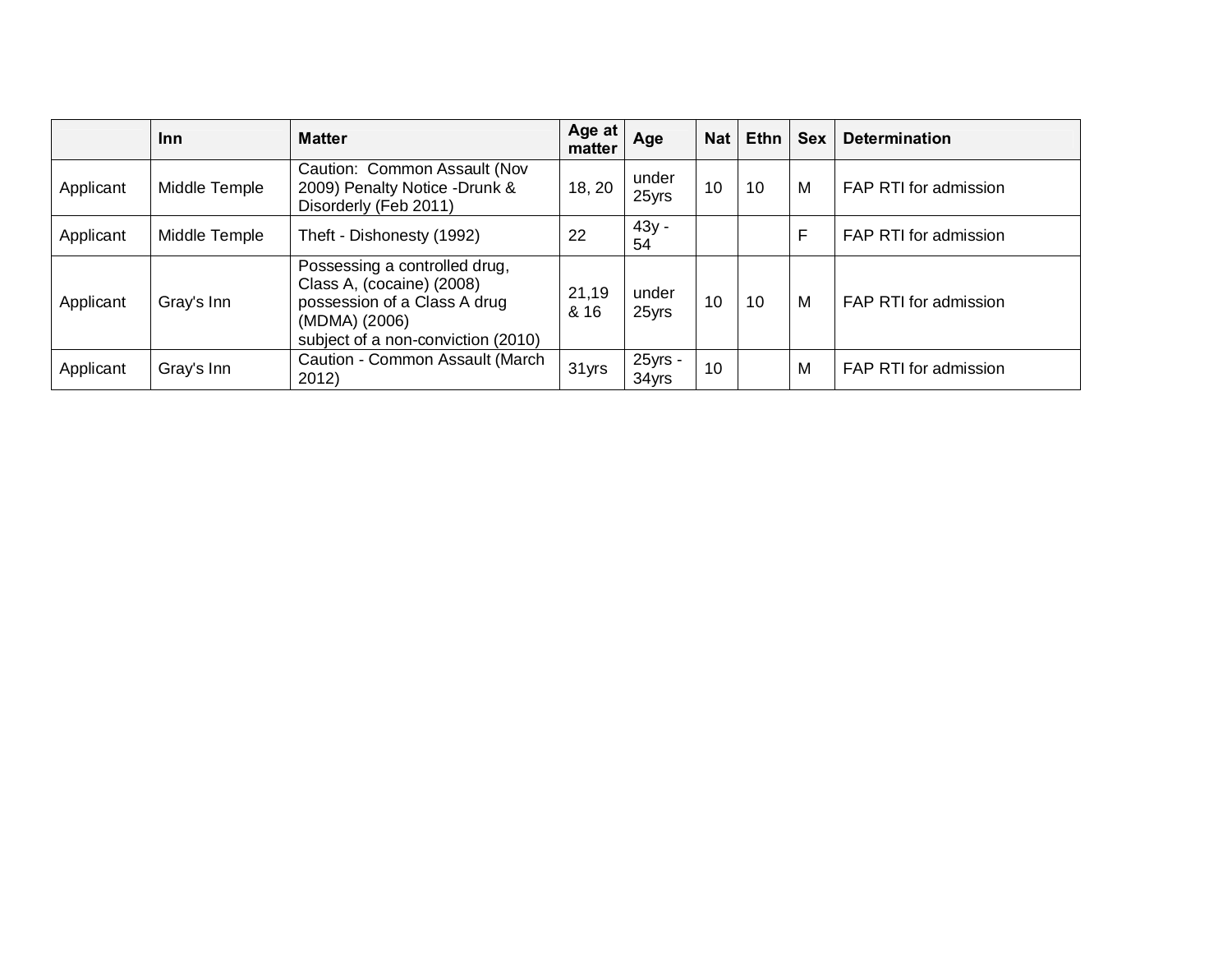## **ANNEX E Students sent to hearing panel**

|                | Inn           | <b>Matter</b>                                                                                                              | Age at<br>offence | Age          | <b>Nat</b> | Ethn | Sex | Determination                                                     | Appeal             |
|----------------|---------------|----------------------------------------------------------------------------------------------------------------------------|-------------------|--------------|------------|------|-----|-------------------------------------------------------------------|--------------------|
| <b>Student</b> | Lincoln's Inn | Fraud (June 2004)<br>Suspended from the GMC<br>between June 2008 and Feb<br>2011                                           | 52                | $65+$        | 10         | 30   | F   | Expel<br>(89 (d))                                                 | Yes: ICC<br>upheld |
| <b>Student</b> | Lincoln's Inn | Wilfully pretending to be a<br>Barrister (July 2011)                                                                       | 65                | $65+$        | 10         | 33   | M   | Expel<br>(89 (d))                                                 |                    |
| <b>Student</b> | Lincoln's Inn | Fare Evasion - September<br>2011                                                                                           | 23                | $25 -$<br>34 | 10         | 22   | M   | Reprimand<br>(89(b))                                              |                    |
| <b>Student</b> | Lincoln's Inn | 2 counts of Academic<br>Misconduct                                                                                         | 23                | $25 -$<br>34 | 32         | 32   | F   | Expel<br>(89 (d)                                                  |                    |
| <b>Student</b> | Lincoln's Inn | Possession of a false driving<br>license (Nov 2011)<br>Carry out reserved legal<br>activity (Nov 2011)                     | 65                | $65+$        | 10         | 33   | M   | Expel<br>(89 (d)                                                  |                    |
| <b>Student</b> | Lincoln's Inn | Plagiarism                                                                                                                 |                   |              | 10         | 10   | M   | Call to the Bar<br>to be<br>postponed to<br>Sept 2014<br>(89 (c)) |                    |
| <b>Student</b> | Lincoln's Inn | Caution - Common Assault<br>(August 2007)                                                                                  | 18/19             | under<br>25  | 10         | 10   | F   | Serious matter<br>not found                                       |                    |
| <b>Student</b> | Lincoln's Inn | Failing to comply with traffic<br>sign (Mauritian offence)<br>Driving without license and<br>insurance (Mauritian offence) | 24                | $25 -$<br>34 | 33         | 33   | M   | Advice 89 (a)                                                     |                    |
| <b>Student</b> | Lincoln's Inn | Driving without valid insurance<br>(Oct 2010)                                                                              | 20                | $25 -$<br>34 | 31         | 32   |     | Advice 89 (a)                                                     |                    |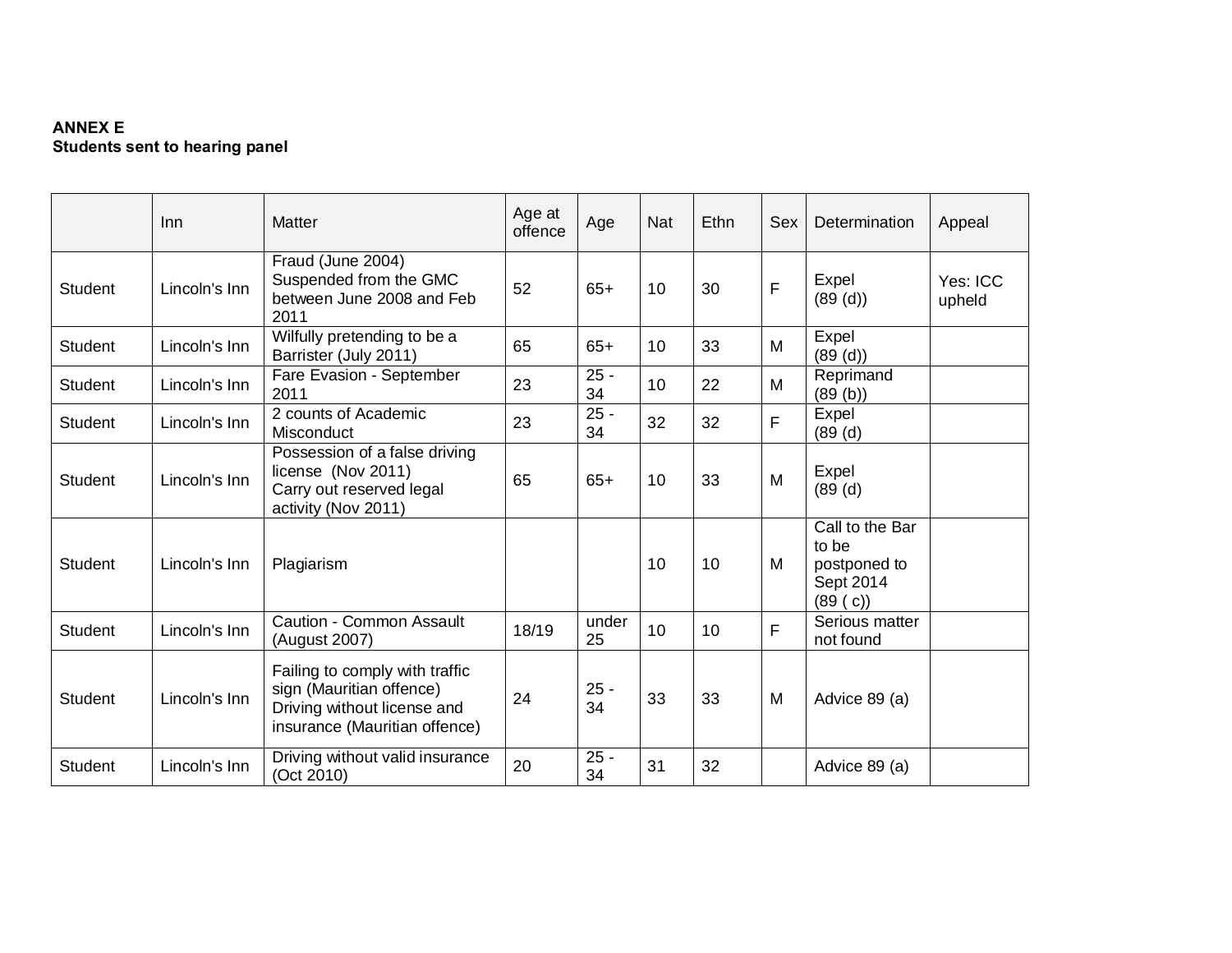|                | <b>Inn</b>    | <b>Matter</b>                                                                                                                                                                                                                  | Age at<br>matter | Age          | <b>Nat</b> | Ethn | <b>Sex</b> | <b>Determination</b>                                                           | <b>Appeal</b>      |
|----------------|---------------|--------------------------------------------------------------------------------------------------------------------------------------------------------------------------------------------------------------------------------|------------------|--------------|------------|------|------------|--------------------------------------------------------------------------------|--------------------|
| Student        | Lincoln's Inn | Plagiarism                                                                                                                                                                                                                     | 26               | $25 -$<br>34 | 10         | 12   | м          | Call to the Bar<br>to be<br>postponed<br>until after 1<br>October 2013         |                    |
| <b>Student</b> | Lincoln's Inn | Plagiarism                                                                                                                                                                                                                     | 23               | under<br>25  | 32         | 32   | F          | Expel<br>(89 (d))                                                              |                    |
| <b>Student</b> | Lincoln's Inn | Removed from the Magistracy                                                                                                                                                                                                    | 51               | $45 -$<br>54 | 21         | 21   | M          | Expel<br>(89 (d))                                                              |                    |
| <b>Student</b> | Lincoln's Inn | <b>Fraudulent Certificate of Good</b><br>Standing                                                                                                                                                                              | 26               | $25 -$<br>34 | 32         | 32   | M          | Expel<br>(89 (d))                                                              |                    |
| <b>Student</b> | Inner Temple  | Complaint by a member of the<br>Bar                                                                                                                                                                                            | 39               | 39           | 10         | 31   | M          | Expel<br>(89 (d))                                                              | Yes: ICC<br>upheld |
| <b>Student</b> | Inner Temple  | Disciplinary (GMC)                                                                                                                                                                                                             | 39               | 39           | 31         | 31   | M          | Expel<br>(89 (d))                                                              | Yes: ICC<br>upheld |
| <b>Student</b> | Inner Temple  | Plagiarism                                                                                                                                                                                                                     | 29               | $25 -$<br>34 | 10         | 10   | F          | Expel<br>(89 (d))                                                              |                    |
| <b>Student</b> | Inner Temple  | Plagiarism - Collusion                                                                                                                                                                                                         | 23               | under<br>25  | 10         | 32   | M          | Reprimand<br>(89(b))                                                           |                    |
| <b>Student</b> | Inner Temple  | Plagiarism - Collusion                                                                                                                                                                                                         | 21               | under<br>25  | 32         | 32   | F          | Call to the Bar<br>to be<br>postponed to<br>Sept 2014<br>(89 (c))              |                    |
| <b>Student</b> | Inner Temple  | 1) Representing, contrary to the<br>fact, that he is a Barrister and<br>is Called to the Bar<br>2) Conduct which otherwise<br>calls into question whether he<br>is a fit and proper person to<br>become a practising barrister | 31               | $25 -$<br>34 | 10         | 10   | M          | Call to the Bar<br>to be<br>postponed<br>until not before<br>1st March<br>2014 |                    |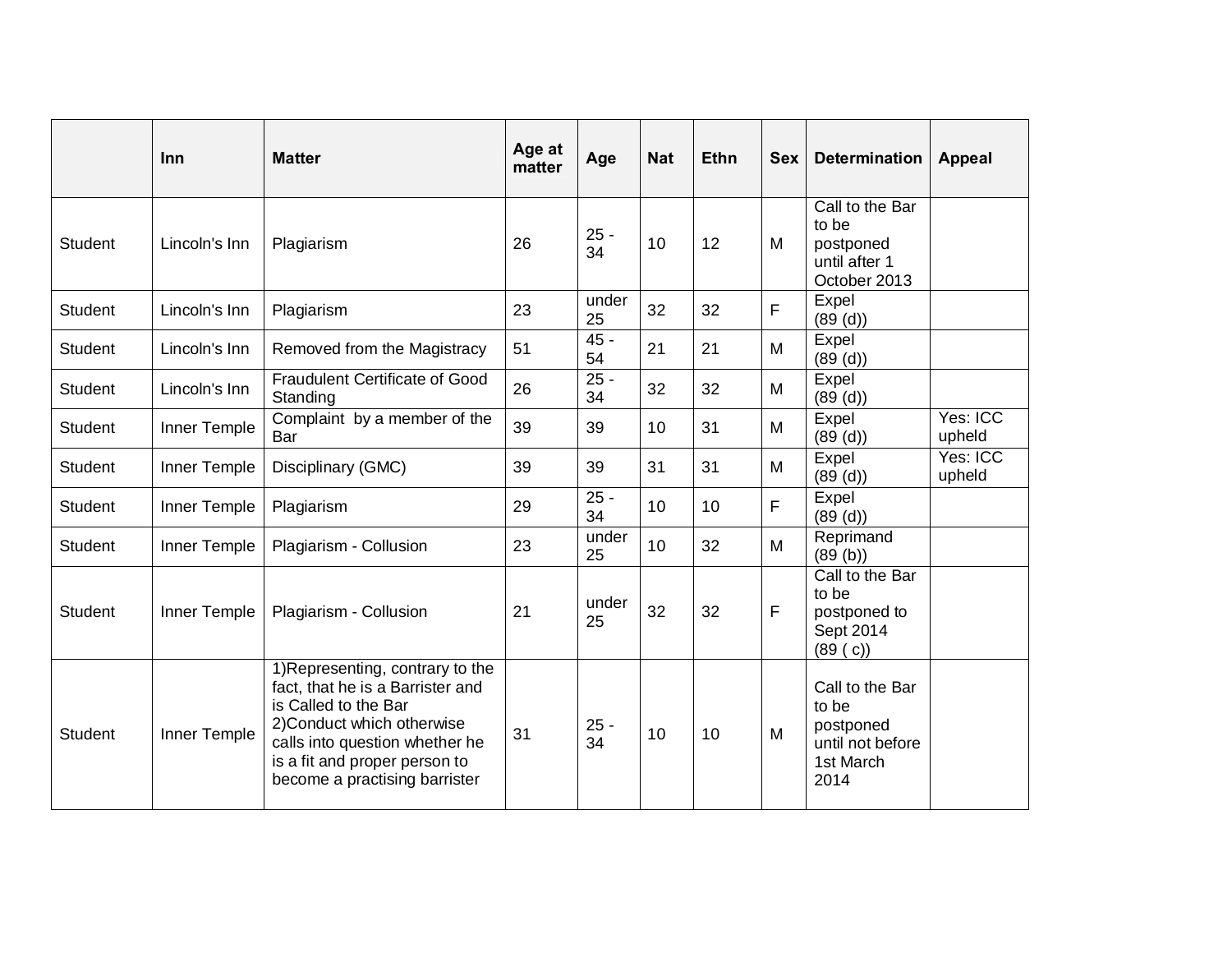|                | Inn              | <b>Matter</b>                                                                                                                                                                                                             | Age at<br>offence | Age            | <b>Nat</b> | <b>Ethn</b> | <b>Sex</b> | <b>Determination</b>                          | <b>Appeal</b> |
|----------------|------------------|---------------------------------------------------------------------------------------------------------------------------------------------------------------------------------------------------------------------------|-------------------|----------------|------------|-------------|------------|-----------------------------------------------|---------------|
| <b>Student</b> | Inner Temple     | 1. making a false<br>statement/representation so as<br>to claim benefit x 1<br>2. making a false<br>statement/representation so as<br>to claim benefit x 6<br>3. producing/furnishing a false<br>document/information x 1 | 55                | 43yrs<br>56yrs | 22         | 22          | F          | TBC                                           |               |
| <b>Student</b> | Inner Temple     | Theft<br>Assault(2)                                                                                                                                                                                                       | 20                | under<br>25    | 10         | 10          | M          | Advised as to<br>future Conduct<br>$(89)$ (a) |               |
| <b>Student</b> | Inner Temple     | Traffic Offence: Drink Drive<br>(February 2013)                                                                                                                                                                           | 23                | under<br>25    | 10         | 10          | M          | Advice 89 (a)                                 |               |
| <b>Student</b> | Inner Temple     | Assault by beating (February<br>2013)                                                                                                                                                                                     | 23                | under<br>25    |            |             | M          | Advice 89 (a)                                 |               |
| <b>Student</b> | Inner Temple     | <b>Undeclared Reprimand (July</b><br>2006)                                                                                                                                                                                | 17                | $25 -$<br>34   | 10         | 10          | M          | Reprimand<br>(89(b))                          |               |
| <b>Student</b> | Middle<br>Temple | Drink - driving - March 2016                                                                                                                                                                                              | 44                | $35 -$<br>44   | 10         | 10          | M          | Reprimand<br>(89 (b))                         |               |
| <b>Student</b> | Middle<br>Temple | Caution - Criminal Damage<br>(2012)                                                                                                                                                                                       | 23                | under<br>25    | 80         | 80          | M          | Serious matter<br>not found                   |               |
| <b>Student</b> | Middle<br>Temple | Public Order under section 5                                                                                                                                                                                              | 41                | $35 -$<br>44   | 10         | 10          | M          | Reprimand<br>(89(b))                          |               |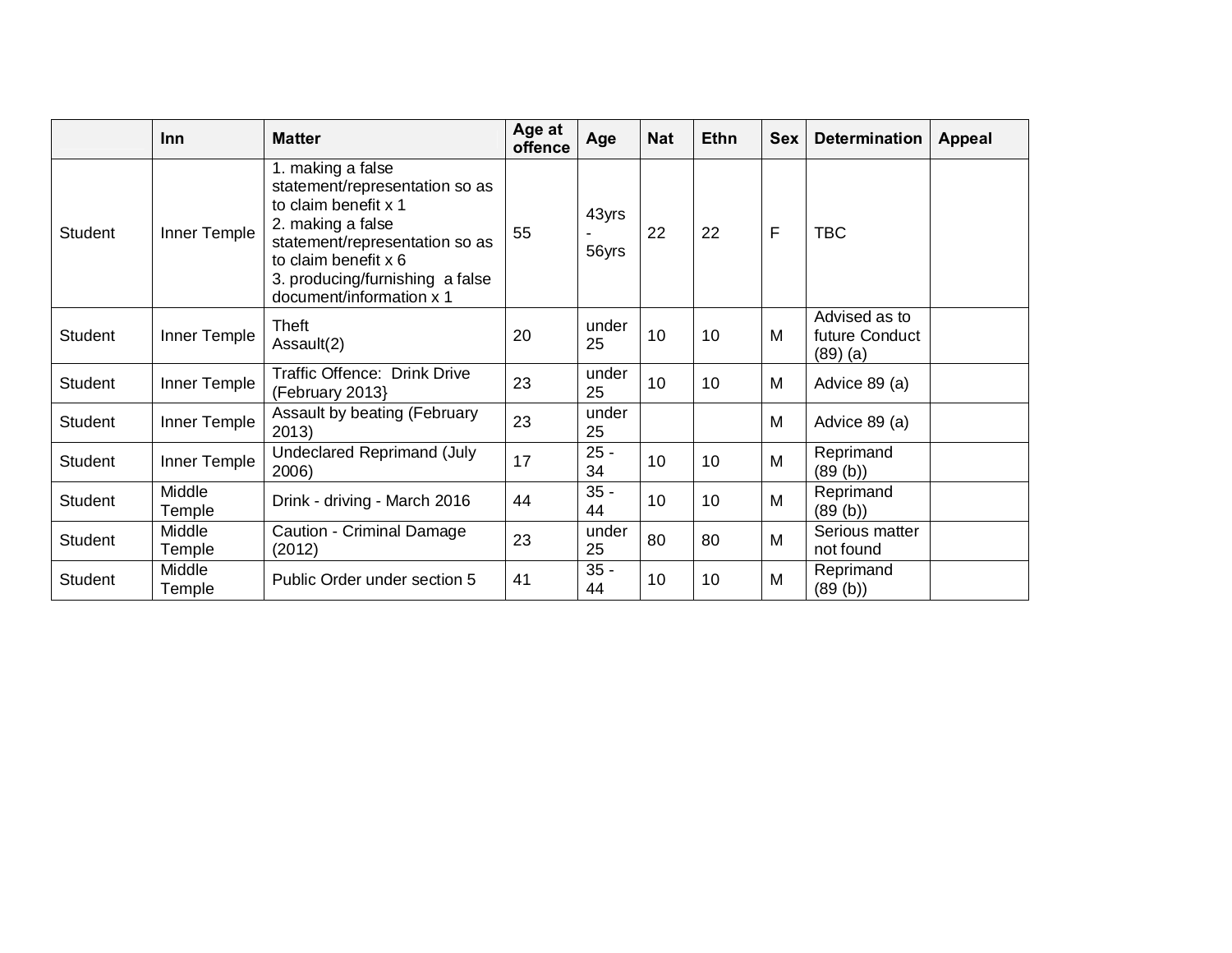## **Definitions**

Student Disposals

- 89 (a) advise the student as to future conduct; or
- 89 (b) reprimand the student; or
- 89 (c) order that the student  $\phi$  call to the be bar be postponed for a specific period; or
- **89 (d)** direct that the student be expelled from the Inn (in which case the Inn must expel the student)
- **Stud RTI** . Student Returned To the Inn: may continue as student member of the Inn/ proceed to Call

Applicant Disposals

- **•** App FAP . Finding: Fit and Proper (Applicants sent to a hearing panel)
- **App RTI**. Applicant Returned To the Inn: may be admitted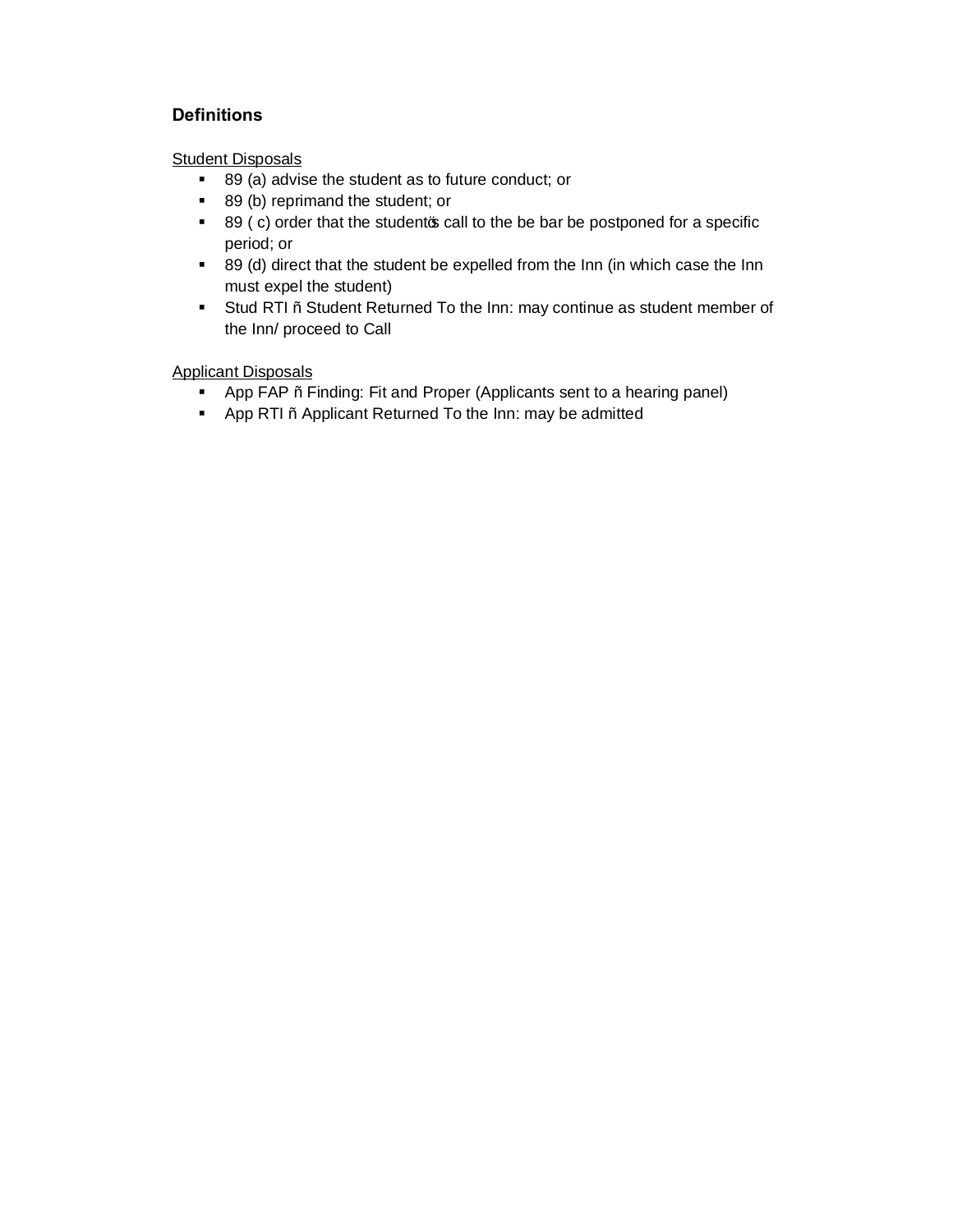## **Annex F**

## *I. Approved by BSB with effect from 14 February 2013*

### **RULES FOR THE INNS' CONDUCT COMMITTEE**

### **Part I**

*[No amendments proposed – rules 1-5]*

### **Part II - Definitions**

6. In these Rules, the following terms have the following meanings:

....... In these Rules, references to the masculine gender should be taken to include the feminine gender.

#### **Part III - Membership and Procedures of the Inns' Conduct Committee**

### **Membership of the Inns' Conduct Committee**

- 7. The Innsq Conduct Committee shall have the following members: comprise:
	- (a) a Chair, appointed under Rule 9 below;
	- (b) 20 barristers/judges (each Inn nominating 5 barristers/judges for appointment by the InnsqCouncil); and
	- (c)  $10 \neq$  lay representatives, appointed by the Tribunals Appointments Body.

No person shall be appointed to the InnsqConduct Committee if they are a member of the Bar Council or of any of its committees or a member of the Bar Standards Board or of any of its committees

- 8. Subject to the transitional provisions of Rule 10, e Each member of the Innsq Conduct Committee (other than the Chair and Vice-Chair) shall serve for a term of 3 years, from 1 September in the year in which they take up office and shall thereafter be eligible for renomination for a further period of three years.
- 9. The President of COIC shall select and appoint a Chairman from the members. The Chair  $\frac{1}{2}$  who shall serve for 3 years from the date on which s/he takes office as Chair and but shall thereafter be eligible for re-nomination for a further term<sup>1</sup>.
- 10. The Innsg Conduct Committee shall appoint a Vice-Chairman from amongst their number. The person appointed who shall serve as Vice-Chair for 2 years from the date on which s/he takes office as Vice-Chair and but shall thereafter

<sup>&</sup>lt;sup>1</sup> The words in Rule 9 which are *not* underlined were part of Rule 11 in the original Rules..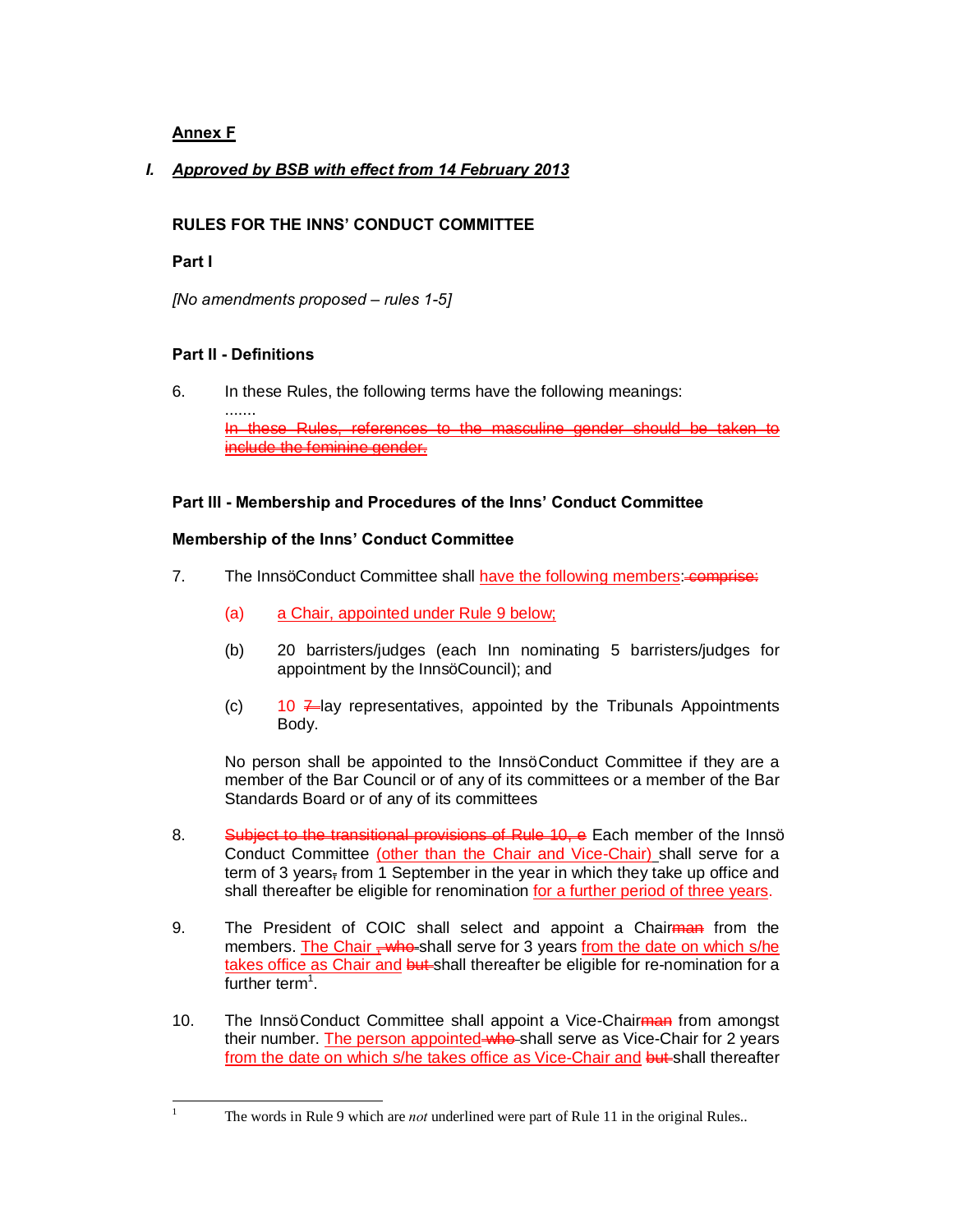be eligible for re-nomination for a further term as Vice-Chair (for a further 2 years) or as member (for a further 3 years)<sup>2</sup>.

[10] Save for the Chairman, the original members of the Committee shall retire by rotation: eight members chosen by lot shall retire on 1 September 2010, eight of the remainder chosen by lot shall retire on 1 September 2011 and the remaining nine shall retire on 31 September 2012, the retiring members in each case being eligible for renomination for a term of 3 years.

- 11. A vacancy in the membership (other than that of the Chair), however occurring, shall be filled by the body which nominated the member whose departure has caused the vacancy. A person appointed to fill such vacancy shall serve for the remainder of the term of office of the member who is being replaced and thereafter will be eligible for re-nomination for a period of three years. which shall appoint a new member to serve in his place for the  $\overline{\phantom{a}}$  remainder of the term for which he was originally nominated. $^3$  .
- 12. The tasked Under/Sub Treasurer shall make arrangements for Secretariat support to be provided to the InnsqConduct Committee and any panels it may appoint.

#### **Operation of the Inns' Conduct Committee**

*[No amendments proposed – Rules 13-15]*

#### **Screening Panel Proceedings**

16. The handling by the Innsq Conduct Committee of any case involving an applicant/student referred to it by an Inn shall be determined by a Screening Panel which shall comprise the Chair or Vice Chair of the Inns Conduct Committee and one other committee member, supported by the Secretary of the ICC. The members of the Screening Panel will generally conduct their business by meeting in person but may, at the discretion of the Chair or Vice Chair (as the case may be), do so by telephone or email. The tasked Under/Sub Treasurer may also attend meetings of the Screening Panel and participate in the conduct of their business by telephone or email.

*[No amendments proposed – Rules 17-18]*

#### **Appointment of a Panel to Hear a Case**

*[No amendments proposed – Rule 19-21]*

#### **Notification of arrangements for a Hearing**

22. As soon as practicable after a referral to a Panel for hearing, the Secretary to the Innsq Conduct Committee shall write by registered post or recorded delivery to the applicant/student  $\tilde{o}$  . The letter of notification shall:

(a) Identify the date, time and venue of the Panel Hearing (which shall be convened as soon as practicable);

<sup>&</sup>lt;sup>2</sup> The words in Rule 10 which are *not* underlined were part of Rule 11 in the original Rules.<br><sup>3</sup> The words in Rule 11 which are *not* underlined were part of Rule 9 in the original Rules.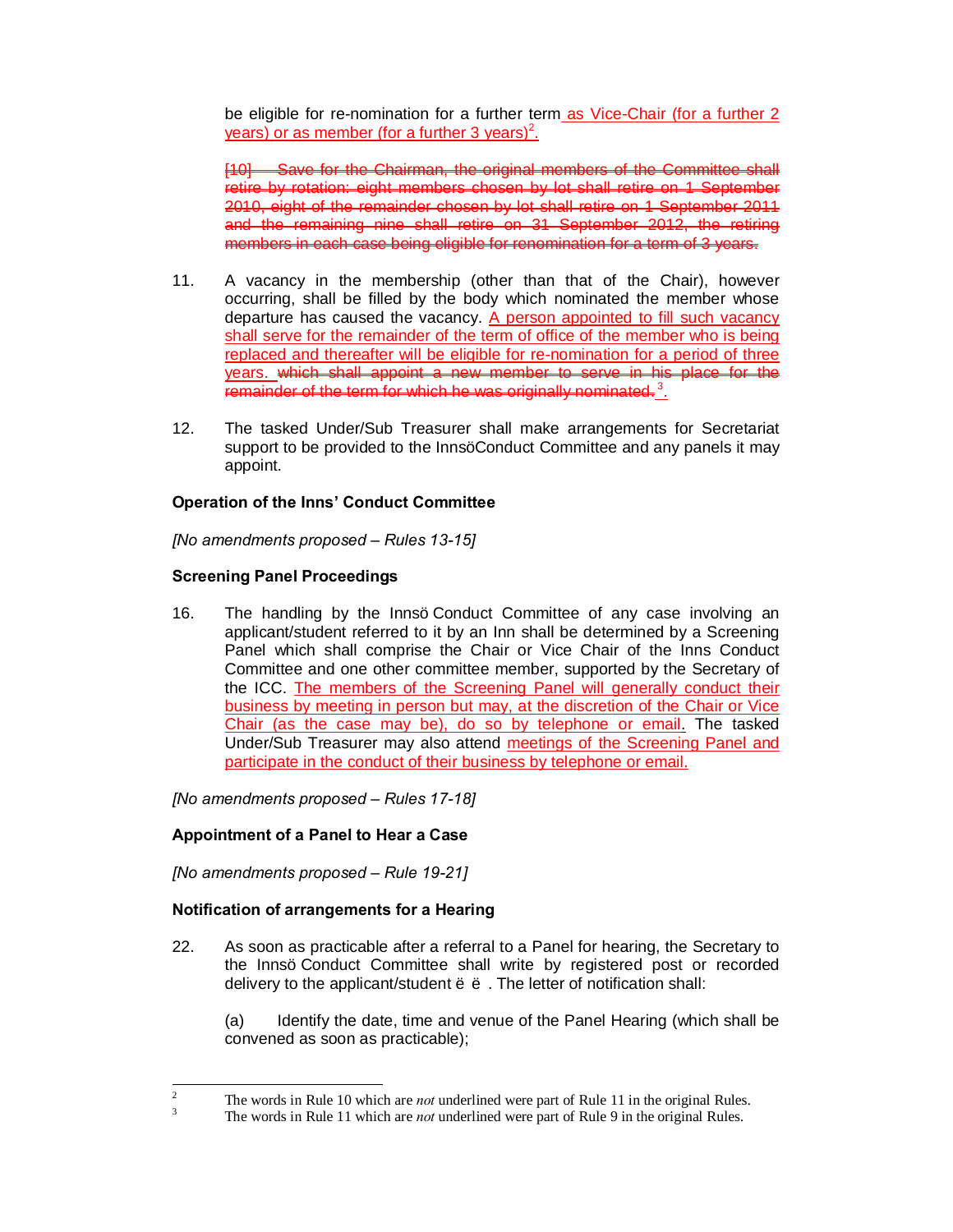(b) Inform the applicant/student of his or her right to submit a written request (with reasons) for the hearing to be adjourned. Such request shall be given within seven days of receipt of the notification letter or the applicant/student will be deemed to have waived the right to ask for an adjournment;

#### *[No amendments proposed to (c) – (e)]*

(f) Inform the applicant/student that  $s/he$  he will within the period specified in the notification letter be supplied with copies of the documents that are to be provided to the Panel;

(g) Inform the applicant/student that  $s/he$  he may within such reasonable time as may be specified deliver a written answer, explanation or other representation to the Panel in advance of the Hearing;

(h) Inform the applicant/student of his or her entitlement to attend the Hearing and of his right to be heard by the Panel;

(i) In the case of students only, inform the student of his or her right to appoint a representative or request the appointment of a representative;

Require the applicant/student to inform the Secretary whether s/he he intends to attend the Hearing and to be represented at the Hearing;

 $(k)$  Inform the applicant/student of the Panel  $\alpha$  right to proceed with the Hearing in his or her-absence; and

(l) Include a copy of these Rules and the BTRs.

#### **Conduct of the Hearing**

23. The Hearing before the Panel shall ordinarily be in public unless the Chair of the Panel of his or her own motion or on request from an Inn or an applicant/student directs that the hearing be in private. If the Chair so directs, the reasons for sitting in private shall be recorded in writing and provided to the referring Inn and the applicant/student.

*[No amendments proposed to rules 24-29]*

30. Members of the Panel shall have the right at each stage of the Hearing to ask questions of the referring Innos representative, the applicant/student (or, where applicable, his or her representative).

*[No amendments proposed to rule 31]*

#### **Decision of the Panel**

32. Within 14 days of the conclusion of the proceedings and on behalf of the Innsg Conduct Committee, the Panel will produce a written report setting out its findings, the reasons for those findings and its decision. A failure to provide the report within 14 days shall not (of itself) affect the validity of the decision. As soon as it is available, the written report will be sent to the applicant/student, the Inn which made the referral, the other Inns and (where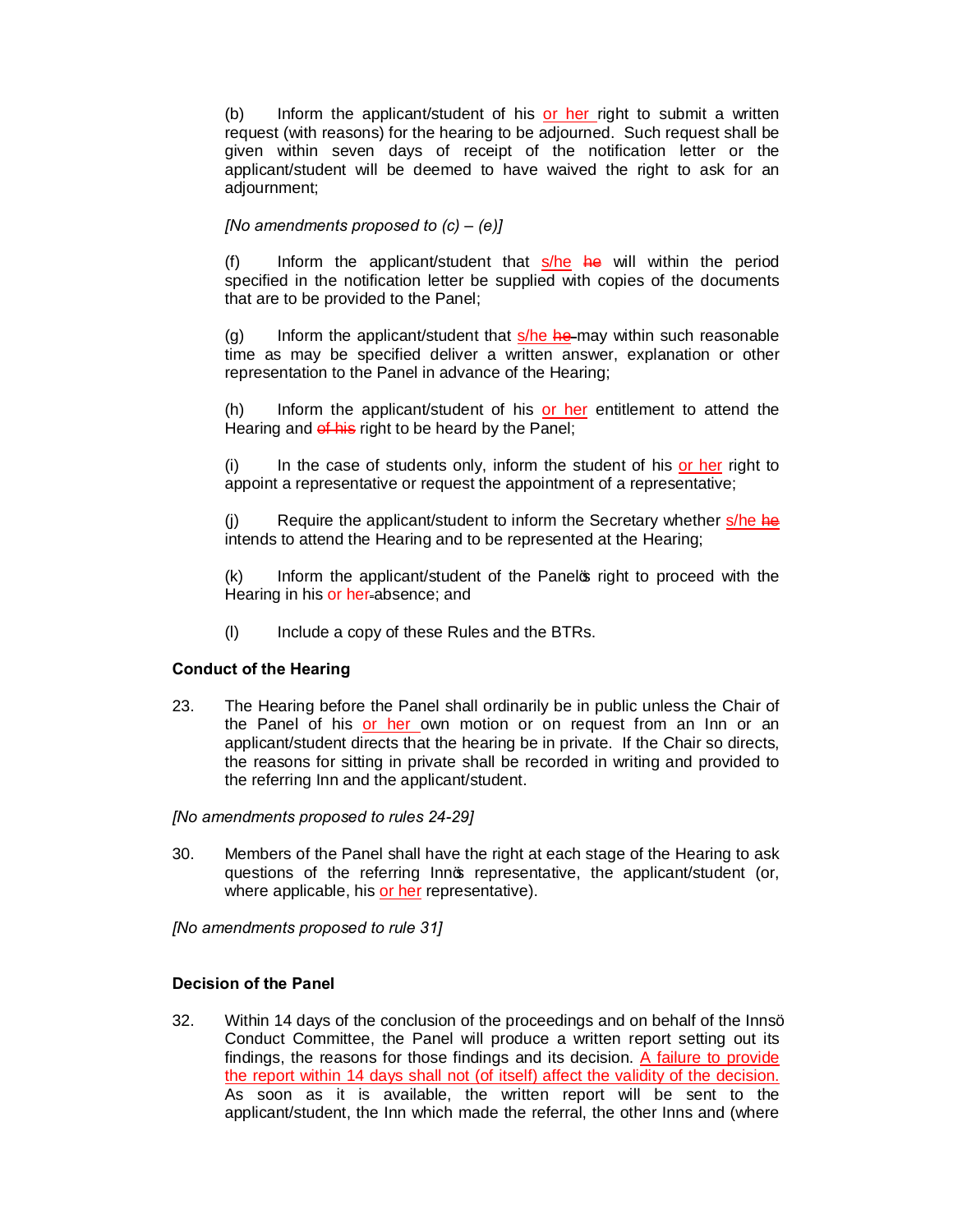appropriate) the studento BVC Provider. Those written reports shall be retained in paper form only by the Secretary of the ICC and shall be available upon request for scrutiny by a member of the public. The names of those students who are expelled  $\frac{1}{w}$  may be published on the Innot website. Any request for access to a written report held by the Secretary of the ICC shall be referred to the Chair who may, having had regard to the circumstances, refuse or grant such request and, if granting any access, may impose such terms or conditions as the Chair considers appropriate.

*[No amendment proposed to Rule 33]*

#### **Review of the decision of the Inns' Conduct Committee**

*[No amendments proposed to rules 34-35]*

#### **Part IV - Admission to an Inn**

*[No amendments proposed – rules 36-38]*

#### **Part V – Conduct of Student of an Inn**

*No amendments proposed – rules 39-42.*

#### **Part VI – Review of an Inn decision by the Inns' Conduct Committee**

*No amendments proposed – rules 43-46*

#### **Part VII – Delegation to an Inn**

*No amendments proposed – rules 47-48*

#### **Part VIII - Commencement and Amendment of the Inns' Conduct Committee Rules**

- 49. These Rules shall come came into force on 1 September 2009.
- 50. .....

.....

51. The date when an amendment to these Rules shall take effect will be determined in accordance with BTR 108 (a) and (b).

(1) They *[note: These Rules]* were further amended with effect from [....DATE TO BE INSERTED....when amendments approved by the Bar Standards Board.

#### **Notes (for information only**

The BSB approved the amendments to the rules . not these notes.

<sup>52.</sup> ....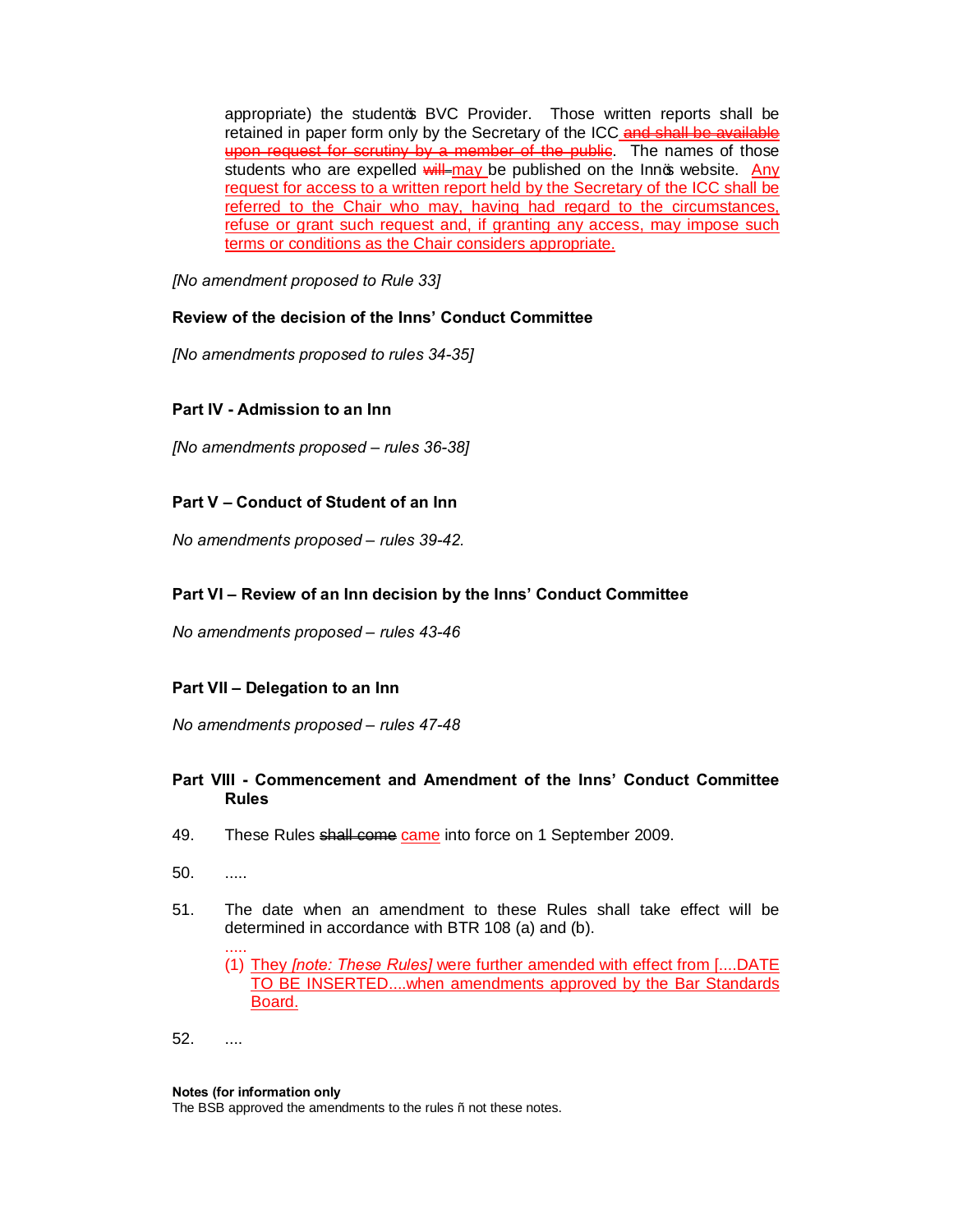#### **Rules 7-11**

Part III of the Rules (which includes rules 7-11) contained transitional provisions, to set up the ICC and to provide appropriately for its membership (terms of office etc) over its first three years. The amendments confirm the arrangements on a long-term basis, including: (a) number of barrister and lay members; (b) a 3-year term of office (with opportunity to be re-nominated); and (c) fixed terms for the Chair and Vice-Chair (to allow for continuity and certainty).

Note the proposed change in the number of lay members – increased from 7 to 10. This was considered necessary, in the light of the number of panels each year. (See Rule 20: each 3-member ICC panel must include a lay member).

#### **Rule 16**

The proposed change expressly allows for the Screening Panel, which generally meets in person, to conduct business exceptionally by telephone or email. (This might be needed, if members were unable to attend).

#### **Rule 32**

The first part of the amendment was designed to ensure that a delay in production of the report of an ICC Panel will not (of itself) invalidate the decision. As at the date of the draft amendments, the 14-day deadline had been exceeded on only 2 occasions since the ICC was established.

The second part arose out of concern to ensure that a proper balance is struck between providing for openness in relation to the ICC (including its decisions) and providing for the protection of privacy and other rights of those involved in the proceedings. ICC Panels deal with applicants to and student members of the Inns (not practitioners). The Inns have a pastoral responsibility towards those individuals. Setting the appropriate balance is a question that is under active consideration by the ICC (through its Working Party, which will consult with the Inns) and further amendments will follow in due course. This amendment dealt with the position in the interim: instead of allowing open access to individual ICC decisions, on request (without any consideration or check), requests for access are to be considered by the Chair (who will consider any question of privacy/confidentiality). The ICC $\sigma$  guidelines are now freely available. Note: there is no question of restricting access to decisions by the BSB (where wanted).

#### **Other changes**

Changes to achieve % ander neutrality+in the Rules are in rules 6, 9, 10, 22 & 23.

Rules 49 and 51 to be updated, to show when the amendments came into force.

#### *II. Approved by BSB with effect from 18 July 2013*

#### **Part III - Membership and Procedures of the Inns' Conduct Committee**

#### **Membership of the Inns' Conduct Committee**

- 7. The InnsqConduct Committee shall have the following members:
	- (a) a Chair, appointed under Rule 9 below;

(b) 20 barristers/judges (each Inn nominating 5 barristers/judges for appointment by the InnsqCouncil); and

(c) 10 lay representatives, appointed by the Tribunals Appointments Body.

No person shall be appointed to the InnsqConduct Committee if they are a member of the Bar Council or of any of its committees or a member of the Bar Standards Board or of any of its committees